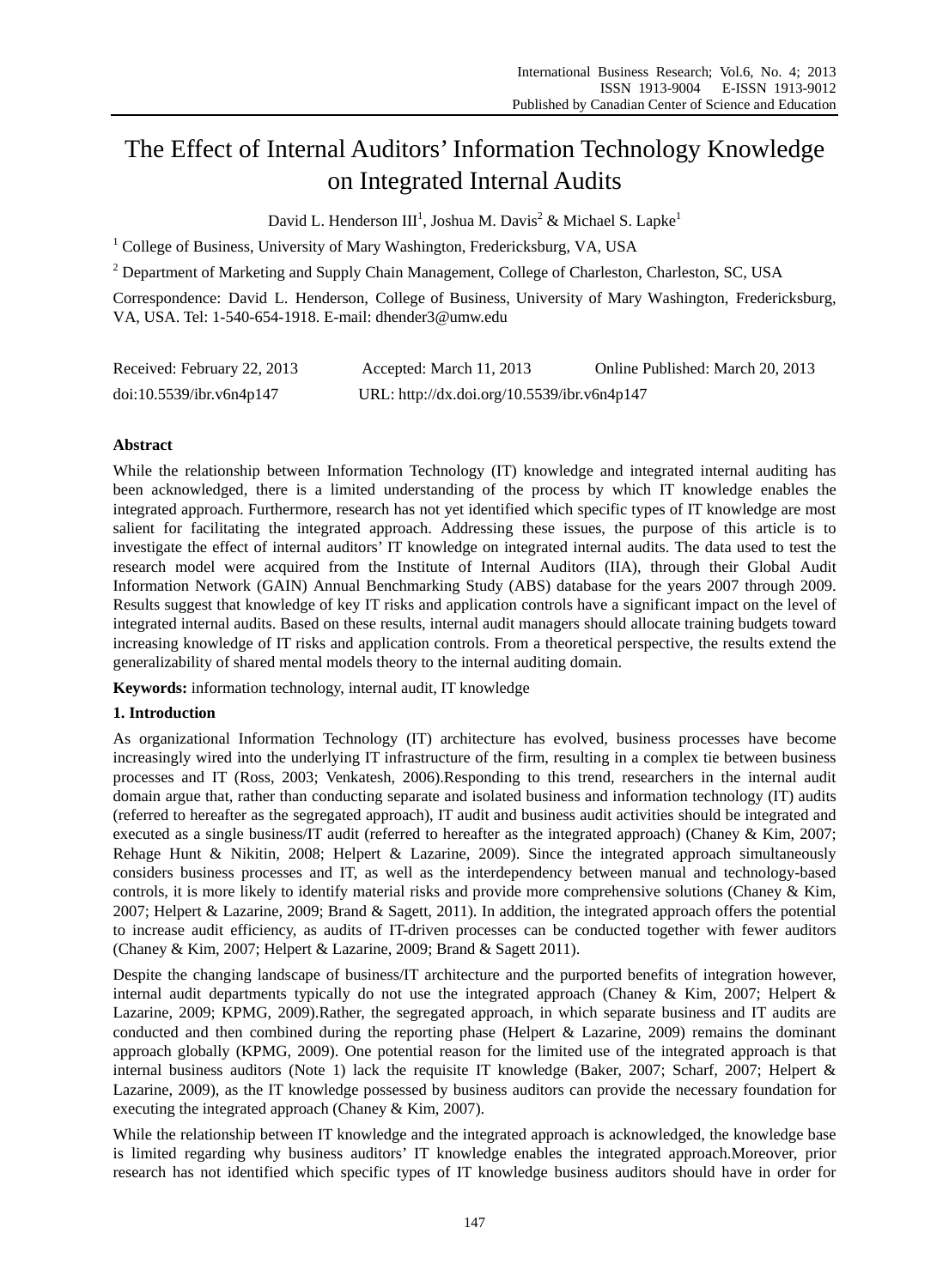internal audit organizations to use the integrated approach. Addressing these issues, the current study contributes to the academic literature by examining the relationship between business auditors' IT knowledge and organizational use of the integrated approach. Leveraging absorptive capacity theory and shared mental models theory, this article provides theoretical rationale explaining why business auditors' IT knowledge positively impacts use of the integrated approach (Cohen & Levinthal, 1990; Roberts Galluch Dinger & Grover, 2012). The research model positions encouragement to learn IT as a driver of four distinct IT knowledge types (IT risk knowledge, IT application controls knowledge, IT audit software productivity knowledge, and IT general controls knowledge), which are then positioned as direct antecedents of the integrated approach. Empirical testing of the research model, which involved analysis of 584 responses to survey data acquired from the Institute of Internal Auditors' (IIA) Global Audit Information Network (GAIN) Annual Benchmarking Study (ABS) database, suggests that business auditors need IT risk and IT application controls knowledge even when IT auditors are present.

The results hold important implications for researchers as well as practitioners across the globe interested in implementing the integrated approach. From a practical perspective, by empirically demonstrating the link between IT knowledge and integrated audits, this article validates the importance of IT knowledge for business auditors in order for internal audit organizations to use the integrated approach. In addition, this paper extends academic research by providing theoretical rationale explaining why business auditors need IT knowledge as a prerequisite for implementing the integrated approach.

#### **2. Overview of the Integrated Approach**

A significant component of internal audit planning is determining the depth of integration between IT and business audit activities. Part of this decision is choosing whether or not the IT audit will be conducted on a stand-alone basis or integrated with the business audit. Internal audit managers can typically choose from three integration scenarios: low integration, partial integration, and high integration (Rehage, Hunt & Nikitin, 2008).In the low integration approach, IT audits are isolated and have their own audit universe and scope. IT audit activities, such as reviewing IT general and application controls, are conducted and planned by a separate IT audit team. In the partially integrated approach, IT auditors and business auditors work together and conduct application reviews together. In the highly integrated approach, IT audit activities are conducted within business audits. IT audit activities planned and executed by an internal audit team possessing both business and IT audit knowledge. Integrated audits are distinguished by a high degree of collaboration and interactivity between business auditors and IT auditors.

Under the integrated approach, audits focus simultaneously on an organization's financial, operational, and IT controls and processes. According to Helpert and Lazarine (2009), ''integrated audits not only save time and money, they also address true business risks in thoroughly integrated findings'' and are more ''likely to identify points of exposure''. The integrated approach generates a comprehensive audit plan in which IT risks are assessed in conjunction with audits of the supported business areas (Marks & Taylor, 2009). As a result, the integrated approach results in more efficient and effective audits, which is especially important during a time of lower budgets (PricewaterhouseCoopers, 2009). By addressing IT and business risks concurrently, integrated audits allow internal audit departments to more holistically consider and evaluate risk and focus audit efforts on high impact areas, thereby enabling a better understanding of the overall system of controls supporting key business processes (Brand & Sagett, 2011).

Case studies in the internal audit domain further substantiate the benefits of the integrated approach. For example, UBS investment bank moved from a traditional segregated approach to an integrated approach (Lierhaus, 2011). The initial segregated approach was characterized by separate IT audit and business audits. This approach resulted in several problems, including less acceptance of the IT audit by business auditors, repetitive coverage of IT risks, longer reporting periods, as well as difficulty scoping IT general controls. Due to these problems, UBS moved from a segregated approach to an integrated approach. The integrated approach adopted by UBS had the following characteristics:

 IT audit scope focused on important audit objectives, regardless of whether or not these were business or IT audit objectives.

 IT auditors and business auditors planned audits together. IT and business auditors attended meetings with business and IT management.

 IT auditors and business auditors performed walkthroughs together in order to fully understand all aspects of the business and process flow.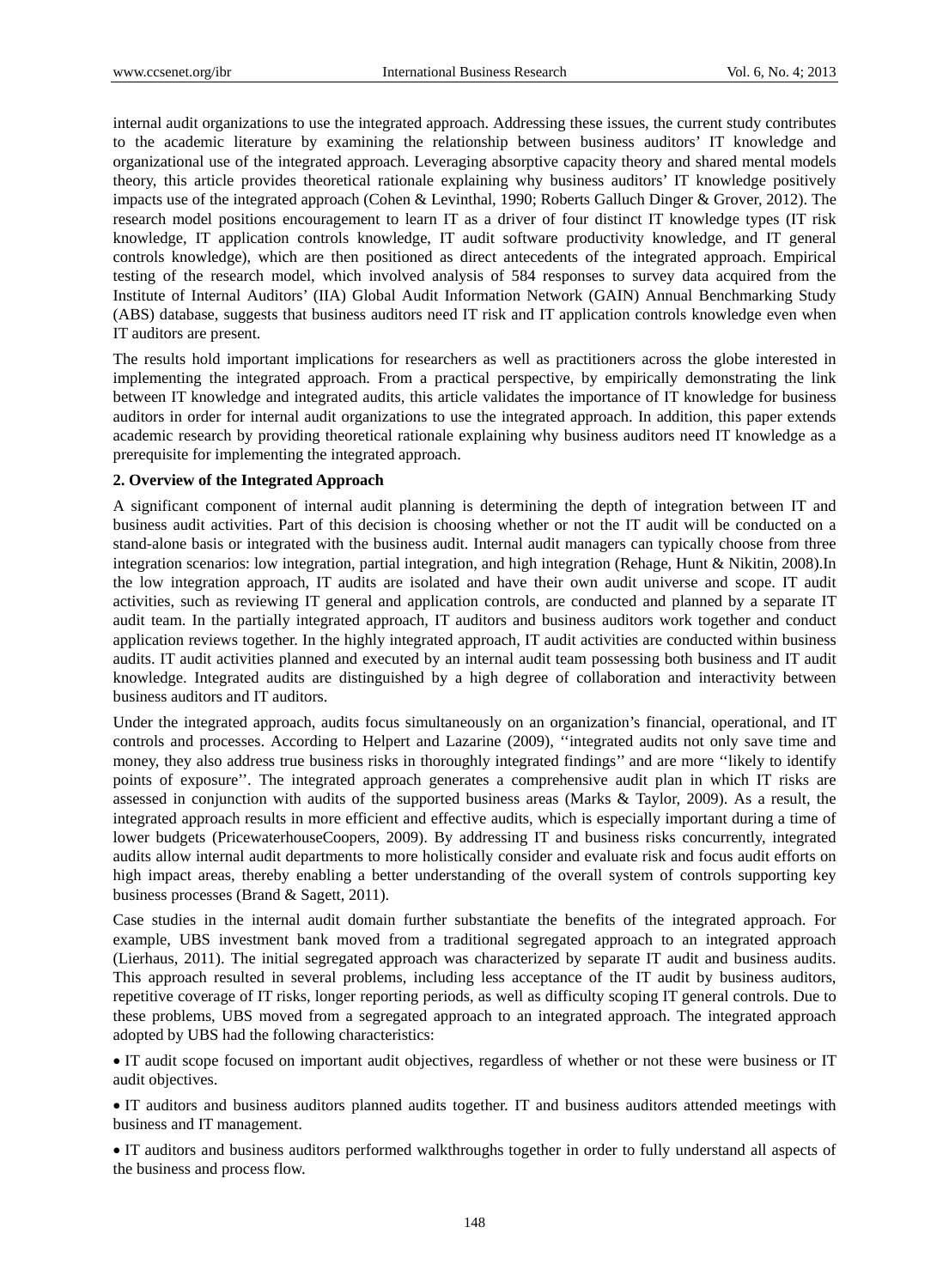IT auditors and business auditors jointly assessed key audit issues and created combined working papers.

After adopting the integrated approach, the internal audit department at UBS realized several benefits. IT general controls were covered as part of business process reviews, resulting in a greater ability to assess the risk of IT general control weaknesses associated with those business processes. Second, the integrated approach facilitated greater communication between business auditors and IT auditors, resulting in joint planning and testing as well as a better understanding of IT and business processes. Finally, there was a change in the perception of IT issues—IT risks were perceived as business risks, not just IT risks.

Although the integrated approach may represent the optimal scenario, all too often, audit departments are segregated and operate in 'silos' (KPMG, 2009). Segregated audits are not one thoroughly integrated audit, but two separate reviews—a business audit of the organization's financial and operational control processes and another of the organization's IT controls and processes (Chaney & Kim, 2007; Helpert & Lazarine, 2009). In the segregated approach, business auditors and IT auditors typically conduct their own risk assessments and then subsequently staff and perform the audit independently (Brand & Sagett, 2011). Business auditors and IT auditors communicate separately and produce their own separate audit documentation (Brand & Sagett, 2011). The resulting audit documentation is then delivered to different stakeholders, with the business auditor report typically delivered to the manager of the business process (e.g., payroll manager) and the IT auditor report delivered to IT leadership (Brand & Sagett, 2011). As such, audit results may not be shared across business/technology clients (Brand & Sagett, 2011).

Since IT audit activities and business audit activities are conducted separately, segregated audits often fail to account for the relationship between manual and automated controls and may result in the appearance of a disconnected audit team (Chaney & Kim, 2007; Helpert & Lazarine, 2009). Rather than collaboratively evaluating the business risks and providing a holistic perspective on risk, IT auditors and business auditors produce their own findings independently and then combine audit findings in a fragmented manner during the reporting phase. Furthermore, since the audit reports go to different managers, the segregated approach may result in missed opportunities to uncover risks that may have a significant impact when considered holistically for the entire process (Brand & Sagett, 2011).

#### **3. IT Knowledge Requirements for Business Auditors**

IT auditors concentrate audit efforts on the technical aspects of an organization's information systems and are responsible for reviewing the efficiency and effectiveness of computer-based controls, compliance with policies and regulations, and the organization's use of IT (Merhout & Buchman, 2007). On the other hand, business auditors generally focus on financial concerns, improving operational performance or compliance issues (Merhout & Buchman, 2007). These role differences naturally imply that business auditors and IT auditors have different knowledge structures (Curtis & Viator, 2000; Hunton, Wright, &Wright, 2004). For example, since IT auditors focus on auditing the technical aspects of an organization's information systems, they need "category 3" knowledge (Richards et al., 2005), including deep knowledge of application controls, IT risks, IT general controls and IT audit productivity software. On the contrary, business auditors typically develop expertise in generally accepted accounting principles (GAAP) and generally accepted auditing standards (GAAS).

Although IT auditors are expected to possess a more thorough understanding of IT controls and processes, IT competency remains a critical element of the business auditor's skill set (Richards et al., 2005). Richards et al. (2005) maintain that business auditors need "category 1" knowledge, which encompasses the following:

1) Basic IT knowledge, such as understanding differences in application software; knowledge of operating systems, systems software, and networks.

2) Knowledge of IT risks and basic IT security and control components such as perimeter defenses, intrusion detection, authentication, and application system controls.

3) Knowledge of business controls and assurance objectives, which can be impacted by vulnerabilities in business operations and the related and supporting systems, networks, and data components.

Analysis of these statements from Richards et al. (2005) suggests that while business auditors do not need extensive IT knowledge ("category 3" knowledge), they still need knowledge of IT general controls, such as intrusion detection systems, knowledge of application controls, and knowledge of IT risks. As such, these "category 1" knowledge requirements form the basis for classifying the types of IT knowledge needed by business auditors—*IT general controls knowledge*, *IT application controls knowledge*, *IT risk knowledge,* and *IT audit productivity software knowledge*. This four-factor classification is based on the recommended IT knowledge for business auditors (Richards et al., 2005). Table 1 provides a mapping from the "category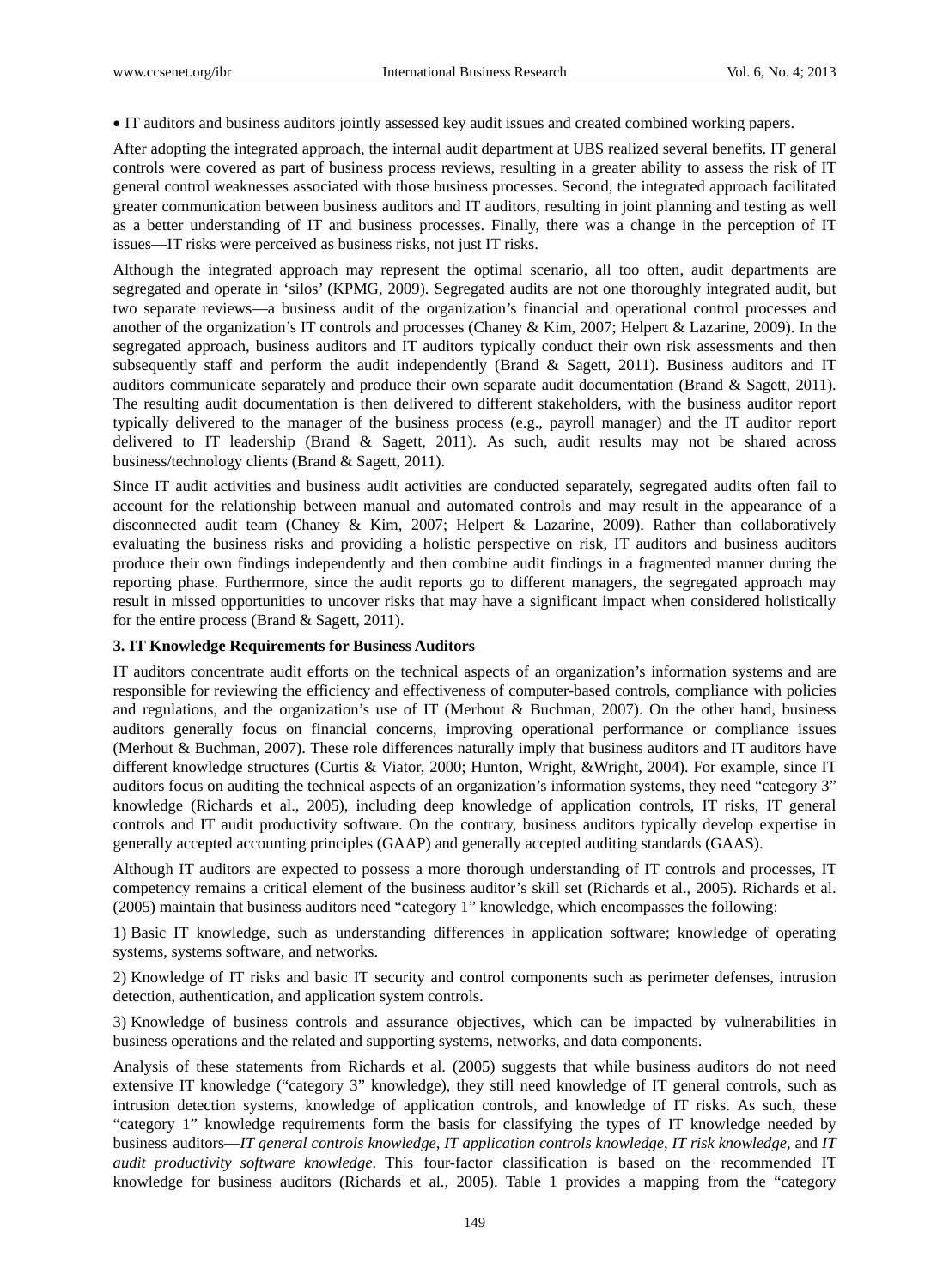1"knowledge statements provided by Richards et al. (2005) to the four-factor IT knowledge classification used in this research.

IT general controls knowledge applies to knowledge of systems components, processes, and data for a given organization or systems environment (Hall, 2011). Examples of IT general controls knowledge includes knowledge of controls over operating systems, systems software, and networks (Hall, 2011). IT general controls knowledge also encompasses knowledge of IT security and control components such as perimeter defenses, intrusion detection, and authentication (Richards et al., 2005; Bellino et al., 2007; Hall, 2011).IT application controls knowledge, on the other hand, pertains to knowledge of the controls within the application. Specific examples of IT application controls knowledge include knowledge of input controls (data validation checks), processing controls (e.g., batch controls), and output controls (Bellino et al., 2007). Business auditors also need to possess knowledge of IT risks to complete IT risk assessments as well as an understanding how IT risks impact business operations (Richards et al., 2005; Bellino et al., 2007).

In addition to the "category 1" knowledge suggested by Richards et al. (2005), business auditors also need the ability to use IT as a resource in the performance of audit work (Richards et al., 2005, Juergens et al., 2006). Business auditors need to understand how to use two types of software designed to increase the efficiency of the audit: audit facilitators and testing accelerators (Juergens et al., 2006). Audit facilitators help support the overall management of the audits, and include specific applications such as Microsoft Excel and Microsoft Word. Testing accelerators are tools that automate the performance of audit tests, such as data analysis software or security analysis tools. By using testing accelerators, business auditors can quickly analyze relevant records and files, and analyze stored data and check its validity to ensure the continuous, reliable operation of internal controls. Testing accelerators are especially useful during fraud investigations as this software typically provides additional analytical capabilities, such as Benford's Law, useful for detecting certain irregularities (Askelson et al., 2009).

| Knowledge<br><b>Business</b><br>Auditor                                                                                                                                                                                                                                   | IT knowledge factor                                                                                               | Rationale for mapping                                                                                                                                                                                                                                                                                                                                                                                                                                                                                                                                         |
|---------------------------------------------------------------------------------------------------------------------------------------------------------------------------------------------------------------------------------------------------------------------------|-------------------------------------------------------------------------------------------------------------------|---------------------------------------------------------------------------------------------------------------------------------------------------------------------------------------------------------------------------------------------------------------------------------------------------------------------------------------------------------------------------------------------------------------------------------------------------------------------------------------------------------------------------------------------------------------|
| Requirements                                                                                                                                                                                                                                                              |                                                                                                                   |                                                                                                                                                                                                                                                                                                                                                                                                                                                                                                                                                               |
| auditors<br>IT<br><b>Business</b><br>need<br>basic<br>knowledge,<br>such<br>understanding<br>as<br>application<br>differences<br>in<br>software;<br>knowledge of operating systems, systems<br>software, and networks (Richards et al.,<br>2005).                         | $\bullet$ IT<br>general<br>controls<br>knowledge                                                                  | · Controls over IT infrastructure are classified as IT general<br>controls (Hall, 2011). IT infrastructure includes operating systems,<br>systems software, and networks (Hall, 2011). As such, knowledge<br>of controls over IT infrastructure (e.g., controls over operating<br>systems, systems software, and networks) relates to knowledge of<br>IT general controls (Hall, 2011).                                                                                                                                                                       |
| Business auditors need knowledge of IT<br>risks and basic IT security and control<br>components such as perimeter defenses,<br>intrusion detection, authentication, and<br>application system controls (Richards et<br>al., 2005).                                        | • IT risk knowledge<br>general<br>$\bullet$ IT<br>controls<br>knowledge<br>• IT application controls<br>knowledge | • Knowledge of IT risk directly relates to IT risk knowledge.<br>· Basic IT security and control components are classified as IT<br>general controls (Hall, 2011). As such, knowledge of specific IT<br>security controls such as perimeter defenses, intrusion detection,<br>and authentication relate to IT general controls (Hall, 2011).<br>• Controls over the application are classified as application controls<br>(Hall, 2011). As such, knowledge of application system controls is<br>classified as IT application controls knowledge (Hall, 2011). |
| Business auditors need knowledge of<br>business<br>controls<br>and<br>assurance<br>objectives, which can be impacted by<br>vulnerabilities in business operations and<br>the related and supporting systems,<br>networks, and data components (Richards<br>et al., 2005). | • IT risk knowledge                                                                                               | • This knowledge statement refers to understanding<br>the<br>relationship between IT vulnerabilities and the corresponding<br>impact of IT risks and vulnerabilities on business operations. As<br>such, this knowledge statement relates to understanding IT risks<br>and how they impact assurance objectives.                                                                                                                                                                                                                                              |
| Business auditors need to understand how<br>to use two types of software designed to<br>increase the efficiency of the audit: audit<br>facilitators<br>and<br>accelerators<br>testing<br>(Richards et al., 2005; Juergens et al.,<br>2006)                                | $\bullet$ IT<br>audit<br>software<br>productivity knowledge                                                       | • MS Office is audit facilitating software (Juergens et al., 2006), a<br>type of audit productivity software. Generalized Audit Software is<br>considered an audit testing accelerator (Juergens et al., 2006), a<br>type of audit productivity software. As such, knowledge of MS<br>Office and Generalized Audit Software are classified as IT audit<br>software productivity knowledge.                                                                                                                                                                    |

Table 1. Category 1 knowledge requirements mapped to four factor IT knowledge classification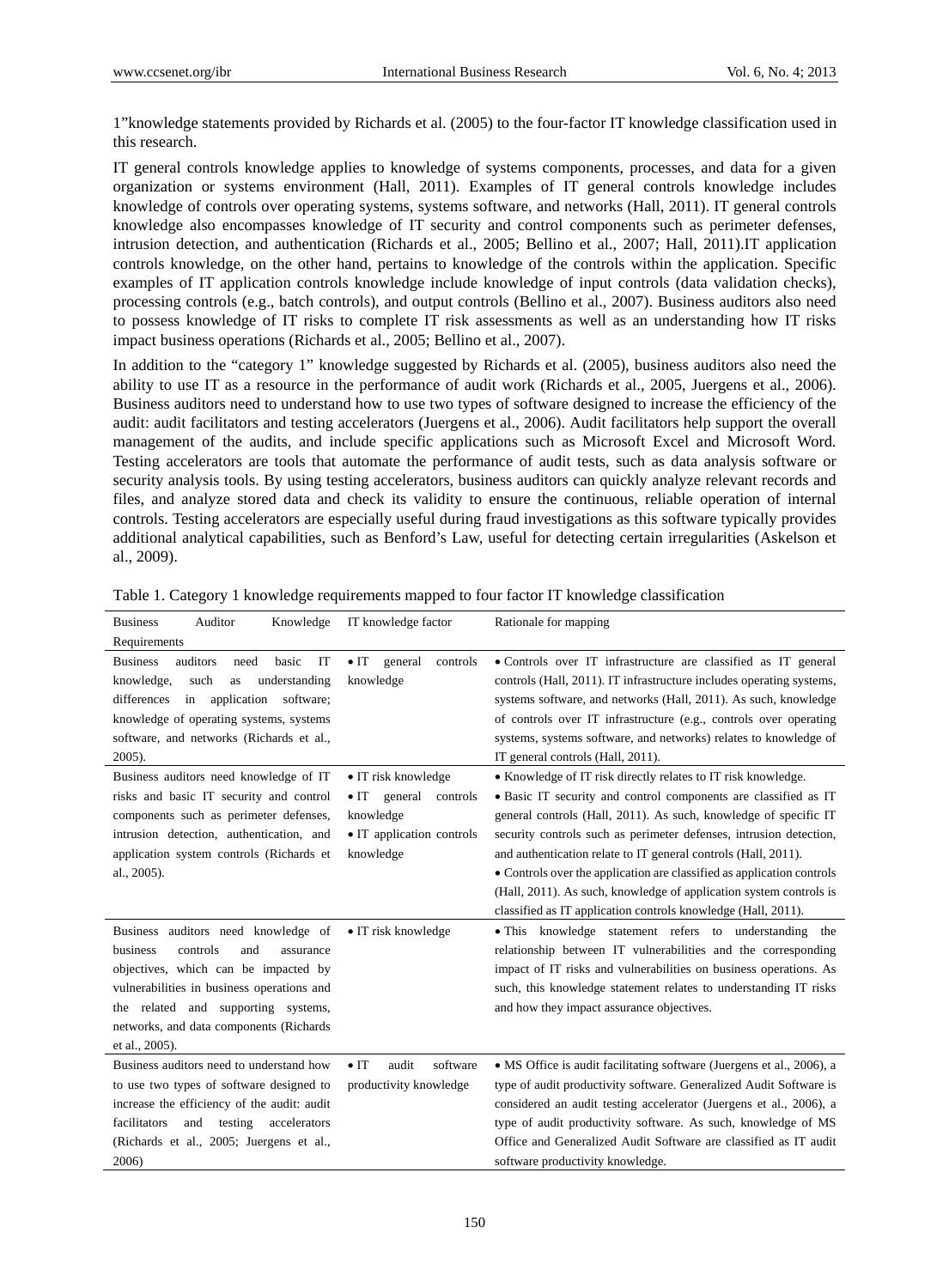While past work has established the benefits of the integrated approach and has extolled the importance of business auditors' IT knowledge, there is no research to our knowledge that investigates the role of business auditors' IT knowledge in progressing toward the integrated approach. In the following section we establish a theoretically grounded research model explaining how and why business auditors' IT knowledge impacts the integrated approach. In doing so, we consider the four IT knowledge types to be direct antecedents of adopting the integrated approach.

# **4. Theoretical Background and Hypothesis Development**

Absorptive capacity is considered one of the most important concepts to emerge in organizational research in recent years (Lane et al., 2006). Originally introduced by Cohen and Levinthal (1989), the concept refers to the ability of an organization or sub-unit to identify valuable external knowledge, assimilate that knowledge into its existing knowledge base, and apply that knowledge through innovation and action (Roberts et al., 2012).The theoretical tenets of absorptive capacity argue that enhancing absorptive capacity necessarily involves encouraging exposure to new knowledge through formal and/or informal structures (Cohen & Levinthal, 1990).According to absorptive capacity theory, the development of IT knowledge is considered a path-dependent and socially-complex process (Ray, Barney, & Muhanna, 2004), and the individual's professional social network is identified as a key aspect of his/her exploratory learning environment (Rhee, 2004; Skerlavaj, Dimovski, & Desouza, 2010). By signaling future benefits for learning new innovations (Rousseau, 2004), organizational encouragement to learn IT can have a pronounced impact on learning outcomes. Consistent with this line of reasoning, past research in the human resources and management disciplines maintains that encouragement to learn has a direct influence on organizational members' subsequent knowledge development across knowledge types (e.g., Ellstrom, 2001; Antonacopoulou, 2002). Applying these findings to the internal audit domain suggests that business auditors who are encouraged to learn IT will possess greater IT knowledge. Accordingly, we expect that encouragement to learn IT will positively influence the presence of the four different types of IT knowledge under examination and hypothesize:

*H1a: Encouragement to learn IT will have a positive impact on IT general controls knowledge.* 

*H1b: Encouragement to learn IT will have a positive impact on IT application controls knowledge.* 

*H1c: Encouragement to learn IT will have a positive impact on IT audit productivity software knowledge.* 

*H1d: Encouragement to learn IT will have a positive impact on IT risk knowledge.* 

Internal audit teams can implement the integrated approach in several ways. The first path involves providing extensive IT controls training to business auditors in order to create hybrid internal auditors who possess both IT control and business process competencies (Chaney & Kim, 2007; Helpert & Lazarine, 2009). In this scenario, the need for business auditors to possess extensive IT competency is obvious as business auditors without such knowledge would be unable to assess IT controls and IT risk. Relating this line of reasoning to absorptive capacity theory indicates that business auditors must possess the requisite IT competencies in order to assess IT controls and risk (Roberts et al., 2012). Further, the IT knowledge underpinning internal business auditors' absorptive capacity should enable the reconfiguration of business and IT audits into an integrated audit (Roberts et al., 2012).Since they have the requisite IT knowledge, business auditors possessing both IT controls and business process knowledge will be better able to evaluate IT-based controls in a single integrated audit (Chaney & Kim, 2007; Helpert & Lazarine, 2009).

Another approach to implement the integrated approach would be to include IT auditors on the internal audit team either through a co-sourcing arrangement or by including a guest IT auditor on the team (Brand & Sagett, 2011). By including an IT auditor on the internal audit team, the internal audit manager can increase the IT knowledge of the team as the IT auditor would presumably possess the requisite IT knowledge in order to evaluate IT controls and IT risk. In this scenario, business auditors and IT auditors work together on the same team and assess risk holistically.

Since internal audit managers could include an IT auditor on the internal audit team in order to implement the integrated approach, why do internal business auditors still need IT knowledge? Shared mental models theory provides valuable insight into this question. Shared mental models represent a common knowledge base shared by team members (Cannon-Bowers, Salas, & Converse, 1993; Klimoski & Mohammed, 1994; Mohammed, Klimoski, & Rentsch, 2000; Mathieu, Goodwin, Heffner, Salas & Cannon-Bowers 2000; Mathieu, Goodwin, Heffner, Salas & Cannon-Bowers 2005). Sharedness of mental models refers to the extent to which team members' mental models are consistent with one another. Shared mental models create overlapping knowledge structures which serve as a basis for diverse groups to communicate with one another (Davis, Kettinger, &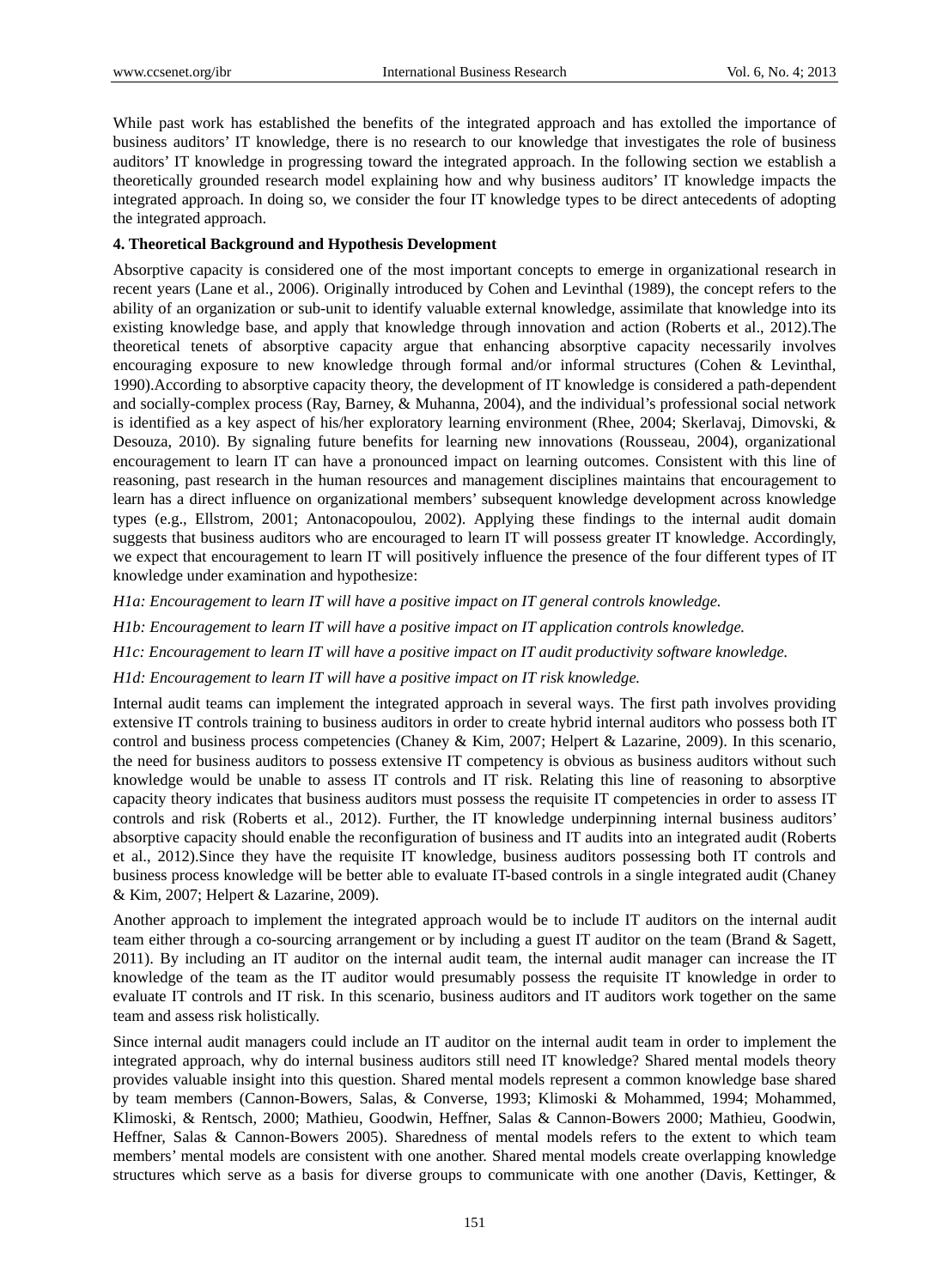Kunev, 2009).As a result of their shared mental models, team members with diverse backgrounds can work together more efficiently and therefore boost team performance (Stout, Cannon-Bowers, Salas, & Milanovich, 1995; Marks, Zaccaro, & Mathieu, 2000; Mathieu et al., 2000; Marks, Sabella, Burke, & Zaccaro, 2002; Mathieu et. al, 2005).

With regard to the relationship between business auditors' IT knowledge and the integrated approach, the differences between IT auditors' and business auditors' knowledge structures may result in communication problems (Curtis & Viator, 2000; Hunton et al., 2004), thereby making use of the integrated approach problematic. These differences in knowledge structures may not only lead to communication problems, but could also make it more difficult for business auditors to incorporate IT control deficiencies and risks into their planning judgments. Brazel and Agoglia (2007) find that business auditors with more IT knowledge can assess the expertise of the IT auditor and appropriately adjust his or her reliance on that auditor. Similarly, O'Donnell, Arnold, and Sutton (2000) examined group decision making with internal control risk assessments in computerized environments. They found common information-sampling bias, in which the group focuses on information shared by most in the group and focuses less attention on information known by only one group member. This finding suggests that an IT auditor's advice and recommendations may be ignored by the group, if the IT auditor is the only one who possesses the IT knowledge. These problems may make it harder for IT auditors and business auditors to work together, and thereby introduce problems with using the integrated approach.

Greater overlap in knowledge structures, on the other hand, could enable the integrated approach by forming the foundation for a shared vocabulary, ultimately resulting in more effective communication and coordination (Preston, 2004). Business auditors with greater IT competency will be able to better communicate with IT auditors, as they will not only be able to understand technical jargon, but also be better able to understand the implications of IT risks and control deficiencies. Further, business auditors' IT knowledge mayimprove the relationship between business auditors and IT auditors. In order for different groups to effectively communicate and work together, each group needs to possess a basic level of knowledge about the domain of the other groups (Huber & Lewis, 2010); lack of such fundamental knowledge can lead to communication problems and misunderstanding (Cronin & Weingart, 2007). On the contrary, constructive opinions about a group's knowledge can foster positive emotions towards that group, thereby leading to better communication and collaboration (Bradach & Eccles, 1989; Sundaramurthy & Lewis, 2003; Lindenberg & Foss, 2011).

Chatterjee, Grewal, and Sambamurthy (2012) maintain that shared knowledge is an important factor underlying the differential success enjoyed by firms in technology assimilation; without shared knowledge, firms are unlikely to successfully use new innovations. Applying these findings to the link between shared knowledge and integrated audits indicates that business auditors' IT knowledge can lead to a common knowledge base with IT auditors, which can then lead to higher levels of communication and coordination. Since knowledge overlap and information exchanges are related to an organization's ability to use new innovations (Boynton, Zmud, Jacobs, 1994; Chatterjee et al., 2012), higher levels of shared knowledge between IT auditors and business auditors can lead to greater use of new innovations, such as the integrated approach (Boynton et al., 1994; Chatterjee et al., 2002).

Overall, shared mental models theory coupled with prior research on IT auditor and business auditor interactions suggests that increasing the IT competency of business auditors should reduce communication problems between IT and business auditors and improve the overall effectiveness of the audit. Higher levels of coordination between IT auditors and business auditors can lead to higher assimilation of new innovations, such as the integrated approach (Boynton et al., 1994; Chatterjee et al., 2002). Based on this body of research, the following hypotheses are provided:

*H2a: IT general controls knowledge will have a positive impact on the level of IT integration.* 

*H2b: IT application controls knowledge will have a positive impact on the level of IT integration.* 

*H2c: IT audit productivity software knowledge will have a positive impact on the level of IT integration.* 

*H2d: IT risk knowledge will have a positive impact on the level of IT integration.* 

Figure 1 illustrates the research model and Table 2 defines and describes each construct in the research model.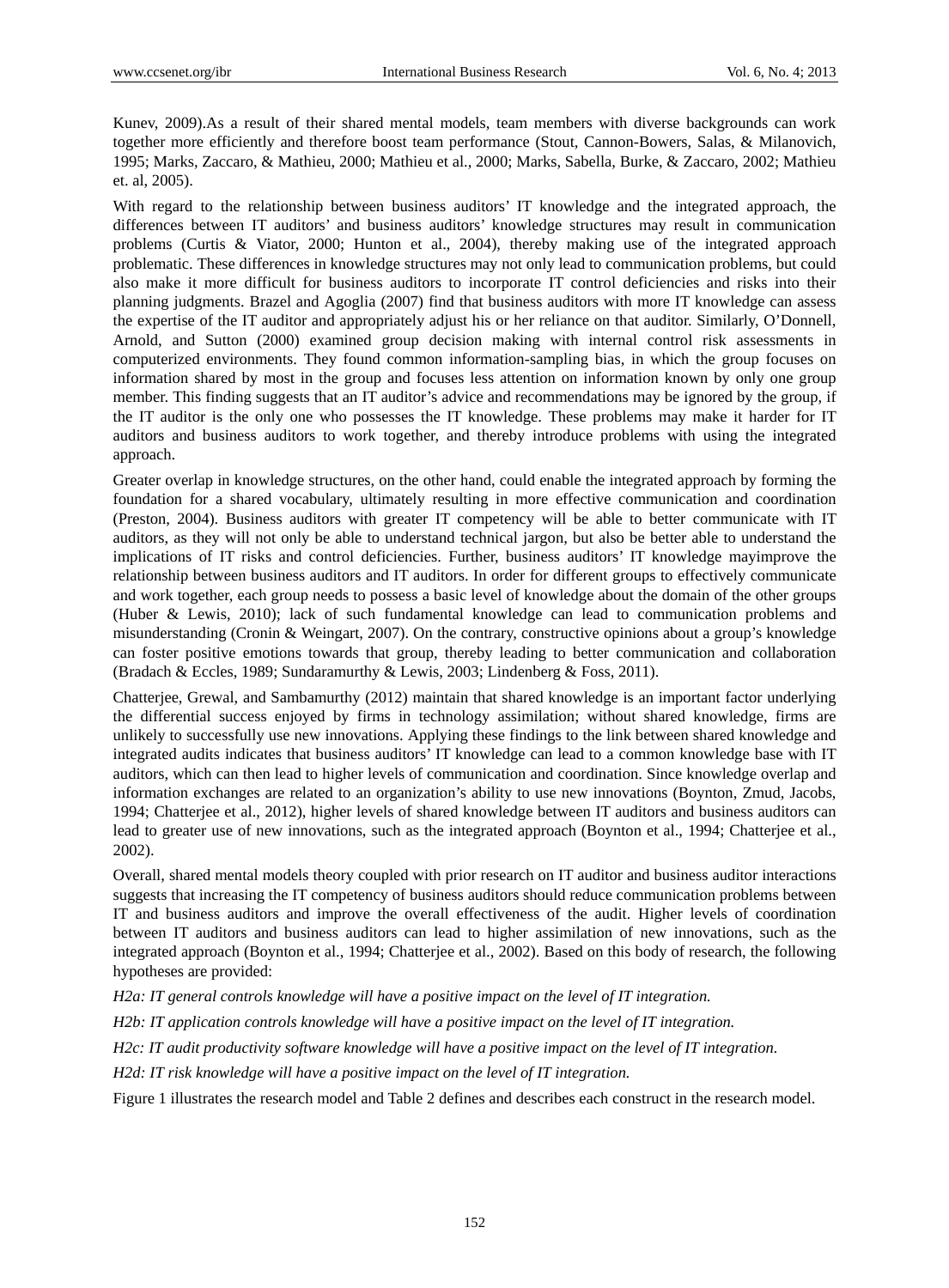

Figure 1. Research model

| Table 2. Summary of constructs in the research model |  |  |  |
|------------------------------------------------------|--|--|--|
|------------------------------------------------------|--|--|--|

| Construct                      | Definition                                                                   | Sources                         |
|--------------------------------|------------------------------------------------------------------------------|---------------------------------|
| Integration approach           | The degree to which IT audit activities are incorporated as part of business | (Rehage et al., 2008)           |
|                                | process internal audit engagements.                                          |                                 |
| Encouragement to learn IT      | The degree to which business auditors are encouraged to seek IT training.    | (Cohen and Levinthal.)<br>1990) |
| IT risk knowledge              | The degree to which business auditors possess knowledge of IT risks.         | (Richards et al., 2005)         |
| IT<br>application<br>controls  | The degree to which business auditors possess IT application controls        | (Richards et al., 2005)         |
| knowledge                      | knowledge.                                                                   |                                 |
| IT general controls knowledge  | The degree to which business auditors possess IT general controls knowledge. | (Richards et al., 2005)         |
| IT audit productivity software | The degree to which business auditors possess IT audit productivity software | (Richards et al., 2005;         |
| knowledge                      | knowledge (e.g., generalized audit software knowledge).                      | Juergens et al., 2006)          |

#### **5. Research Methodology**

#### *5.1 Sample*

Following prior accounting research on issues related to internal auditing (Prawitt, Smith, & Wood, 2009; Lin, Pizzini, Vargus, & Bardhan, 2011), the data used to test the research model were collected by the IIA through their GAIN ABS (https://na.theiia.org/services/gain/pages/gain-benchmarking.aspx) survey for the years 2007 through 2009 (Note 2). The GAIN ABS database consists of Chief Audit Executives' (CAE) responses to a comprehensive survey designed to measure various aspects of an organization's internal audit activities. The annual survey captures information regarding several IT-related topics including IT-related training approaches, possession of IT knowledge, and depth of IT-business audit integration. The GAIN ABS covers a wide range of institutions including publicly traded companies, private companies, educational institutions, as well as governmental institutions and includes participants from 16 industries, over 100 sub-industries, and over 40 countries. The data in GAIN's ABS are submitted to several validation measures including input controls within the questionnaire itself as well as manual procedures and reasonableness tests performed once the data is submitted. Demographic data and organizational information is restricted unless permission is explicitly obtained from the participant (Note 3). The initial dataset contained 1457 records. To err on the side of conservatism, the dataset was cleansed by removing any response set containing a missing value. In addition, any response set without an IT auditor on staff was also removed. This approach resulted in 584 complete and usable remaining responses available for model testing.

#### *5.2 Operationalization of Independent and Dependent Variables*

As shown in Appendix A, the encouragement to learn construct is operationalized using a single item, *EncouragementoLearnIT*. IT risk knowledge is measured by a single item, *ITRiskKnowledge.* IT general controls knowledge (Note 4) is a formative construct operationalized with the following items: *ITknowledgeauthentication*, *ITknowledgeintrusion*, *ITknowledgeNetSW*, *ITknowledgeOS*, *ITknowledgeSW*, and *ITknowledgeperdefense*. Similar to the IT general controls construct, the IT audit productivity software knowledge construct is a formative construct composed of two items: *ITknowledgeauditswtools* and *ITknowledgeMSoffice*. Similar to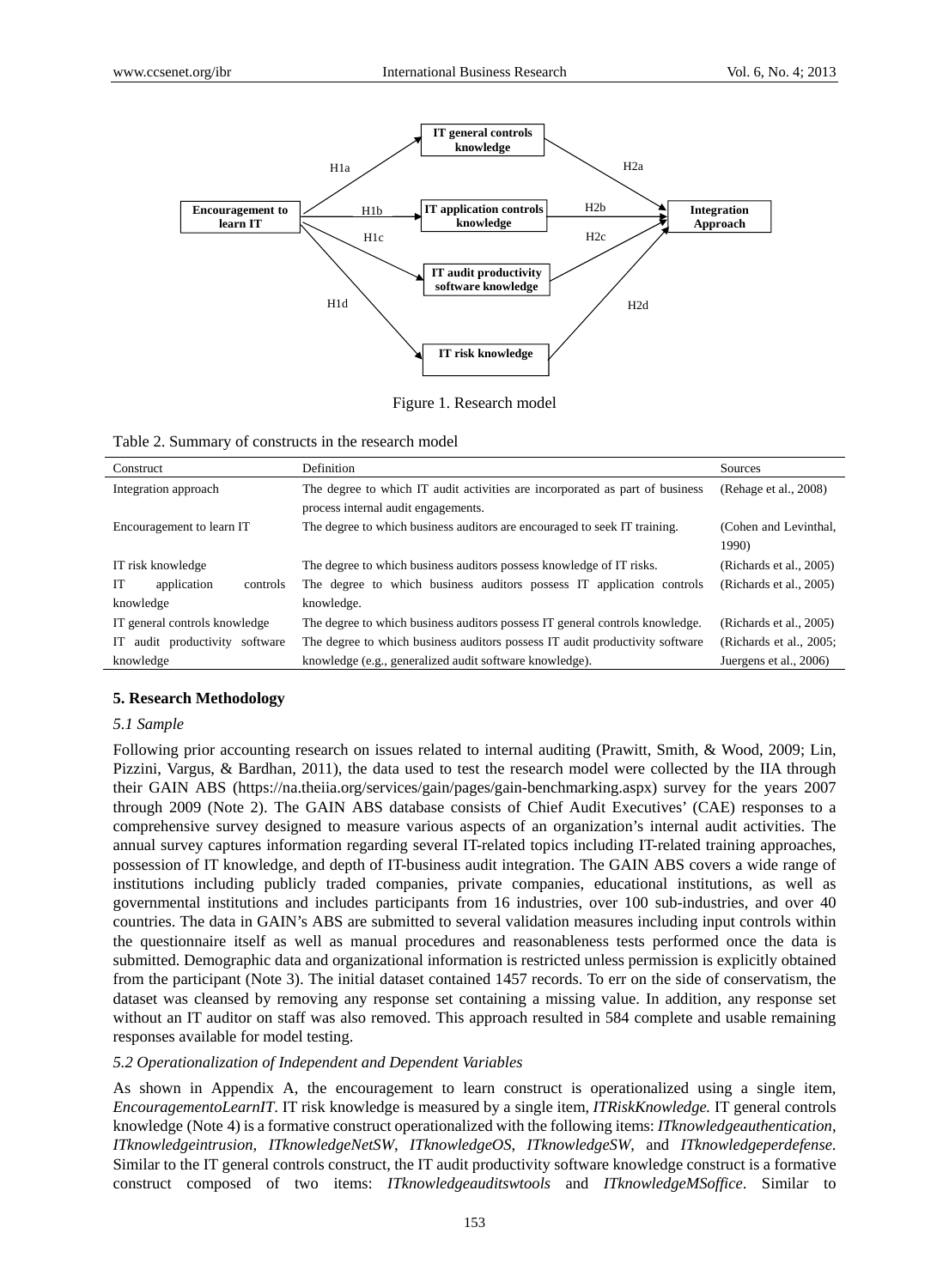*ITRiskKnowledge*, the IT application controls knowledge construct is operationalized by a single item, *ITknowledgeApplication*. The dependent variable, level of IT integration (i.e., integration approach), is a reflective construct operationalized with three items: *ITemphasis*, *IntegrationApproach*, and *UnderlyingConsideredReview*.

# *5.3 Conceptual Orientation of Constructs*

Jarvis, Mackenzie and Podsakoff (2003) offer the following four criteria for determining the conceptual orientation (i.e., reflective/formative) of a construct: 1) direction of the causality from the construct to the indicators, 2) interchangeability of the indicators, 3) degree of covariation among the indicators, and 4) the nomological net of construct indicators. Application of these rules indicates that each IT general controls knowledge and IT audit productivity software knowledge are formative, whereas level of IT integration is reflective. IT risk knowledge and IT application controls knowledge are measured with a single item (Note 5). The reflective/formative orientation of each construct is elaborated upon in Appendix B.

#### **6. Results**

#### *6.1 Measurement Validation*

Partial Least Squares (PLS) was used to assess the measurement and structural models. PLS was chosen because it deals with both reflective and formative indicators and has been used in prior accounting information systems research (Henderson, Sheetz, & Trinkle, 2011; Lee, Petter, Fayard, & Robinson, 2011; Henderson, Sheetz, & Trinkle, 2012). PLS is also useful for our analysis as it makes limited distributional assumptions (Lee et al., 2011) and is useful for exploratory research (Gopal, Bostrom, & Chin, 1992; Gefen, Straub, & Boudreau, 2000; Chin Marcolin & Newsted, 2003; Castro-Lucas, Diallo, Leo, & Phillippe, 2013). This research uses new constructs that could be construed as exploratory as they have never been operationalized or included in prior empirical research. The measurement and structural models were assessed using Smart PLS version 2.0 beta (Ringle, Wende, & Will, 2005).

Following Henderson et al. (2012), the first stage of the analysis concentrated on evaluating the measurement properties of the reflective constructs with more than one item. To ensure adequate convergent validity, all item loadings (outer loadings) should be greater than 0.7, indicating that more than half of the variance is captured by the constructs (Agarwal & Karahanna, 2000; Bassellier & Benbasat, 2004).Accordingly, the following two items were removed from the level of IT integration construct because their respective loadings were below 0.7: INTEG1 (.676) and INTEG3 (0.577) (Note 6).The cross-loadings for all items are shown in Appendix C.

Discriminant validity was evaluated by determining whether each item loads more strongly on its target construct than on any other construct in the model (Fornell & Larcker, 1981). All items meet this requirement. Furthermore, discriminant validity was evaluated via inspection of the latent variable correlations matrix. As shown in Table 3, the correlations among the constructs are relatively low (all correlations are less than .35), suggesting adequate discriminant validity. (Note 7)

|             | <b>APK</b> | DITI   | <b>ELIT</b> | <b>ITAC</b> | <b>ITGC</b> | <b>ITKR</b> |  |
|-------------|------------|--------|-------------|-------------|-------------|-------------|--|
| <b>APK</b>  | 1.0000     |        |             |             |             |             |  |
| <b>DITI</b> | $-0.0014$  | 1.0000 |             |             |             |             |  |
| <b>ELIT</b> | 0.0431     | 0.2167 | 1.0000      |             |             |             |  |
| <b>ITAC</b> | 0.0782     | 0.2016 | 0.0849      | 1.0000      |             |             |  |
| <b>ITGC</b> | 0.1972     | 0.1016 | 0.0102      | 0.3321      | 1.0000      |             |  |
| <b>ITKR</b> | 0.1397     | 0.3193 | 0.0849      | 0.3060      | 0.2992      | 1.0000      |  |

Table 3. Latent variable correlations

Description: APK = Audit Product Knowledge; DITI = Degree of IT Integration; ELIT = Encouragement to Learn IT; ITAC = IT Application Controls; ITGC = IT General Controls; ITKR= IT Knowledge Risk.

Multicollinearity was investigated as the final step in the assessment of the measurement model. Variance inflation factors were calculated and since none of them are above 3, multicollinearity is not a problem with this data set (Diamantopoulos & Winklhofer, 2001) (Note 8).

#### *6.2 Structural Model Results*

The second stage of analysis focused on determining which types of IT knowledge significantly impact the integrated approach. T-statistics used to interpret the significance of the path coefficients and the outer weights were generated via the bootstrap procedure in PLS (Chin, 1998). As shown in figure 2, encouragement to learn IT has a positive impact on IT risk and IT application controls knowledge, thus providing support for hypotheses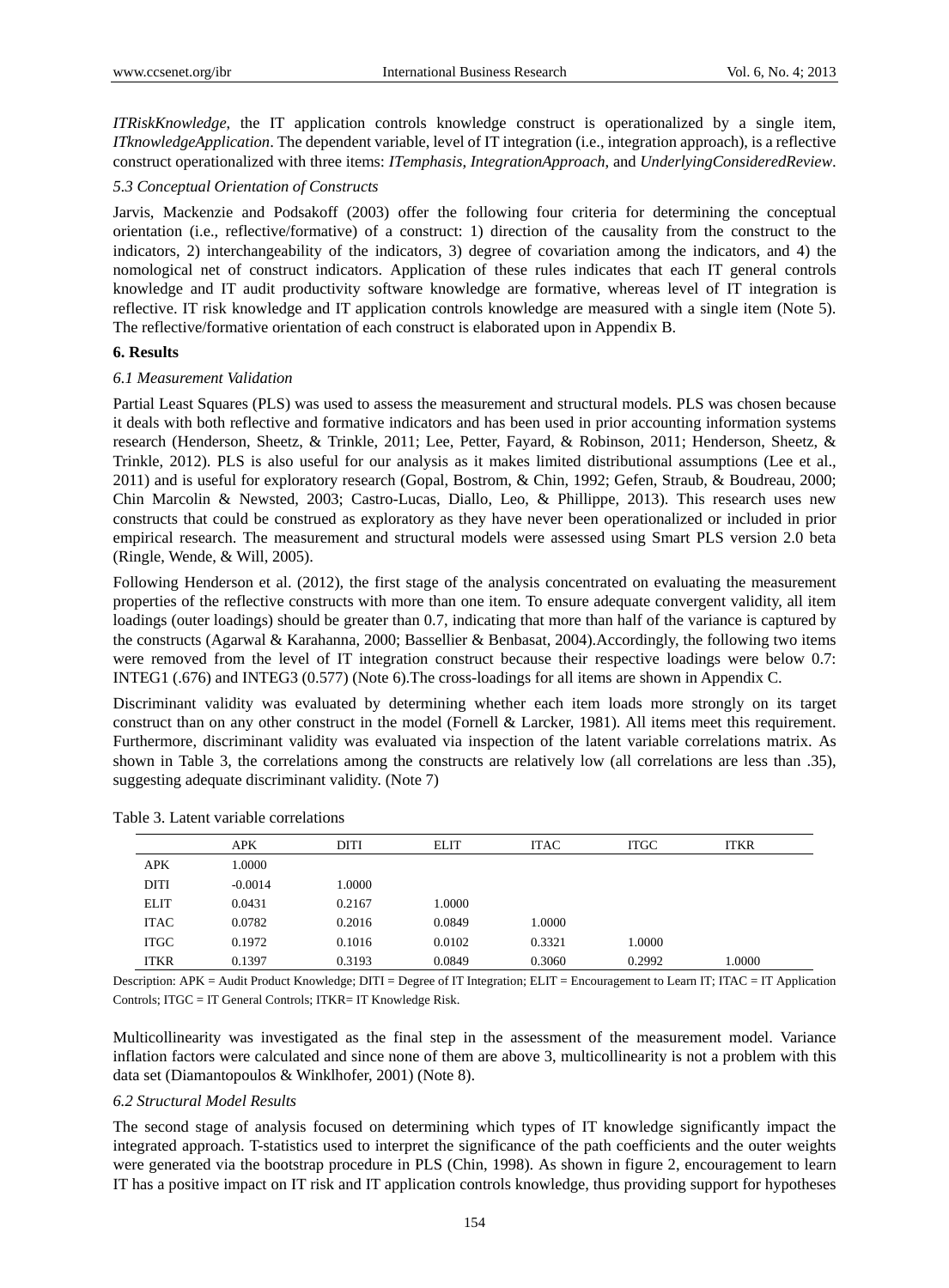H1b and H1d. With regard to hypotheses H2a through H2d, IT risk knowledge has the strongest impact, followed by IT application controls knowledge; these results support hypotheses H2b, and H2d. H2a and H2c are not supported, suggesting that IT general controls knowledge and IT audit software knowledge do not significantly impact the level of IT integration.



Figure 2. Structural model results

#### *6.3 Additional Analysis*

The insignificant path coefficient from the IT general controls construct to the level of IT integration dependent variable is surprising, given the importance of IT security controls. Considering this unexpected result, additional analysis was conducted to determine if the three IT security-related items measuring the IT general controls construct (i.e., IT\_GEN\_KNOW1, IT\_GEN\_KNOW2, and IT\_GEN\_KNOW3) have a significant impact on the level of IT integration dependent variable apart from the other three IT infrastructure related items (i.e., IT\_GEN\_KNOW4, IT\_GEN\_KNOW5, and IT\_GEN\_KNOW6). To conduct this analysis, the six items initially measuring the IT general controls construct were separated into two constructs: an IT security controls construct, formed by IT\_GEN\_KNOW1, IT\_GEN\_KNOW2, and IT\_GEN\_KNOW3 and an IT infrastructure knowledge construct, formed by IT\_GEN\_KNOW4, IT\_GEN\_KNOW5, and IT\_GEN\_KNOW6. Results from this analysis suggest that neither the IT infrastructure knowledge construct nor the IT security knowledge construct have a significant impact on the level of IT integration dependent variable (Note 9). Thus, it appears that knowledge of IT general controls—IT security knowledge and IT infrastructure knowledge –does not have a significant impact on the integrated approach.

#### **7. Discussion**

Our results indicate that business auditors are encouraged to further their knowledge of IT application controls and IT risks, but are not encouraged to develop a better understanding of IT general controls or IT audit software productivity. This result indicates that business auditors are being encouraged to seek the proper training since IT application controls knowledge and IT risk knowledge, but not IT general controls knowledge or IT audit software productivity knowledge, impact the integrated approach.

The significance of IT risk knowledge and IT application controls knowledge validates the IIA's recommendations regarding the importance of IT control knowledge for internal auditors (IIA, 2011, Sec. 1210.A3). IT risk knowledge has the strongest impact on the integrated approach, suggesting that IT risk knowledge is most important for facilitating the integrated approach. As such, internal audit managers may want to allocate a larger share of IT training toward improving the identification of key IT risks as well as improving IT risk assessment skills. The importance of IT risk knowledge also underscores the need for business auditors to address all risks, technological and manual.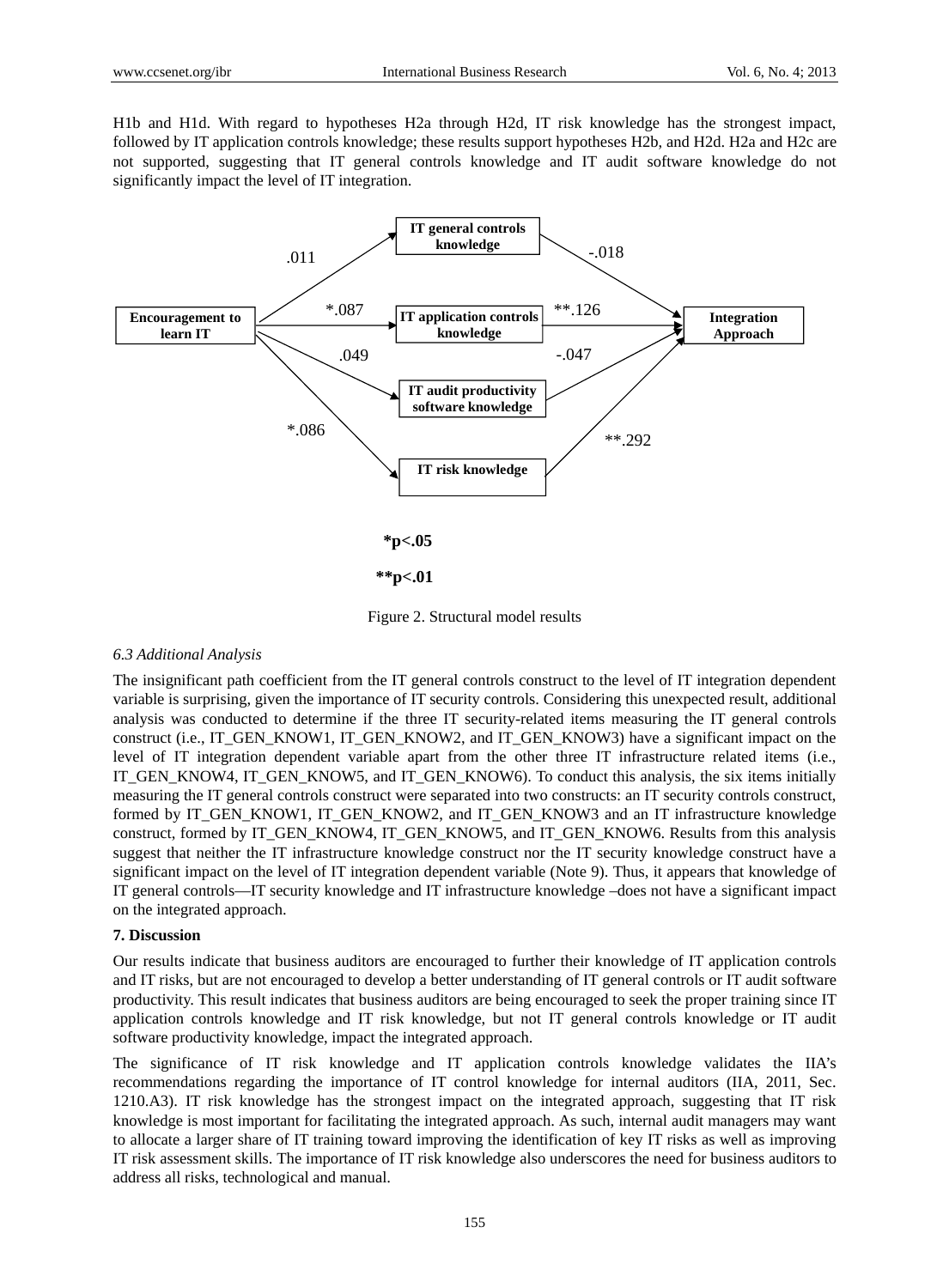IT application controls knowledge also has a significant impact on the integrated approach, suggesting that IT application controls knowledge is important for implementing the integrated approach. As such, internal audit managers may also want to increase training oriented toward increasing application controls knowledge. The significance of application controls knowledge confirms findings from prior academic that business auditors place a significant emphasis on application processing controls (Hermanson, Hill, & Ivancevich, 2000; Abu-Musa, 2008).

Contrary to expectations, IT audit productivity software knowledge does not have a significant effect on the integrated approach, suggesting that IT audit productivity software knowledge is not as important for implementing the integrated approach. One potential reason for this finding is that IT auditors may serve as knowledge repositories, assisting business auditors with data analysis, data extraction, and writing custom scripts. In this case, IT auditors, rather than business auditors, would need strong audit productivity software knowledge.

Similar to IT audit productivity knowledge, IT general controls knowledge does not have a significant effect on the level of IT integration, suggesting that IT general controls knowledge is not as important for implementing the integrated approach. The non-significance of IT security controls is surprising given that internal auditors frequently assess data integrity, privacy and security (Hermanson et al., 2000; Abu-Musa, 2008). One potential reason for non-significance of IT general controls is that Auditing Standard 5 (AS5) distributed by the Public Company Accounting Oversight Board (PCABOB) recommends a top-down approach to controls testing that focuses on those internal controls most relevant to the risk of material misstatement (Jabulani, 2007). Since IT general controls have an indirect relationship with the risk of material misstatement, business auditors may spend less auditing IT general controls under AS5 and more time testing application controls (Jabulani, 2007).

A second reason for the non-significance of IT general controls knowledge is that on average, organizations in the sample are implementing a partially integrated approach (level 2 for the *IntegrationApproach* item in Appendix A), rather than the fully integrated approach (level 3*IntegrationApproach* item in Appendix A). The average score for the *IntegrationApproach* dependent variable is 2.25 (slightly above the partial integrated approach), suggesting that on average, organizations in our sample are using a partially integrated approach. In a partially integrated approach, business auditors review the business processes and the IT auditors audit the system. Business auditors and IT auditors review each other's findings during the report writing phase, but the audit findings are grouped by business or IT. In this scenario, business auditors need to possess strong IT risk and application knowledge in order to review business processes, but may not need strong IT general controls knowledge since the IT general controls are reviewed separately by IT auditors. On the contrary, in a fully integrated approach, the integrated audit begins during planning and scoping. Business and IT auditors meet frequently to discuss the systems/process findings and the impact on each other. Level 3 integration requires more frequent meetings and joint planning sessions between IT and business auditors in order to assess both IT application and general controls. As such, this approach may require that business auditors possess greater IT controls knowledge. As more organizations move toward greater levels of the integrated approach, we anticipate that IT general controls knowledge will become more salient.

The results of this article have both theoretical and practical implications. From a theoretical perspective, this study builds on the knowledge base by extending the generalizability of shared mental models theory to the internal audit domain. Our findings indicate that business auditors and IT auditors need knowledge overlap in the form of IT risk and application controls knowledge in order for internal audit managers to effectively use the integrated approach. Furthermore, our paper extends academic research by explaining why business auditors should have IT knowledge even when IT auditors are present. The results should encourage future accounting information systems research to consider shared mental models theory as a theoretical basis for understanding the importance of IT knowledge for business auditors.

From a practical perspective, by highlighting the most important types of IT knowledge required for implementing the integrated approach, the results of this article serve as a conceptual roadmap for internal audit managers interested in moving toward the integrated approach, yet are challenged with allocating scarce training and development resources. While past research has discussed the importance of IT knowledge, as well as the importance of the integrated approach, this article combines these two research streams and addresses the roles of specific IT knowledge types. As such, companies need to develop integrated auditors who understand both IT controls and business processes (Chaney & Kim, 2007; Helpert & Lazarine, 2009). PricewaterhouseCoopers (2009)echoes this need and recommends that chief audit executives develop integrated internal audit departments in which business auditors possess IT control and audit skills rather than just being the domain of IT auditors. To begin solving these problems, internal audit managers need to assess the skill sets of business auditors and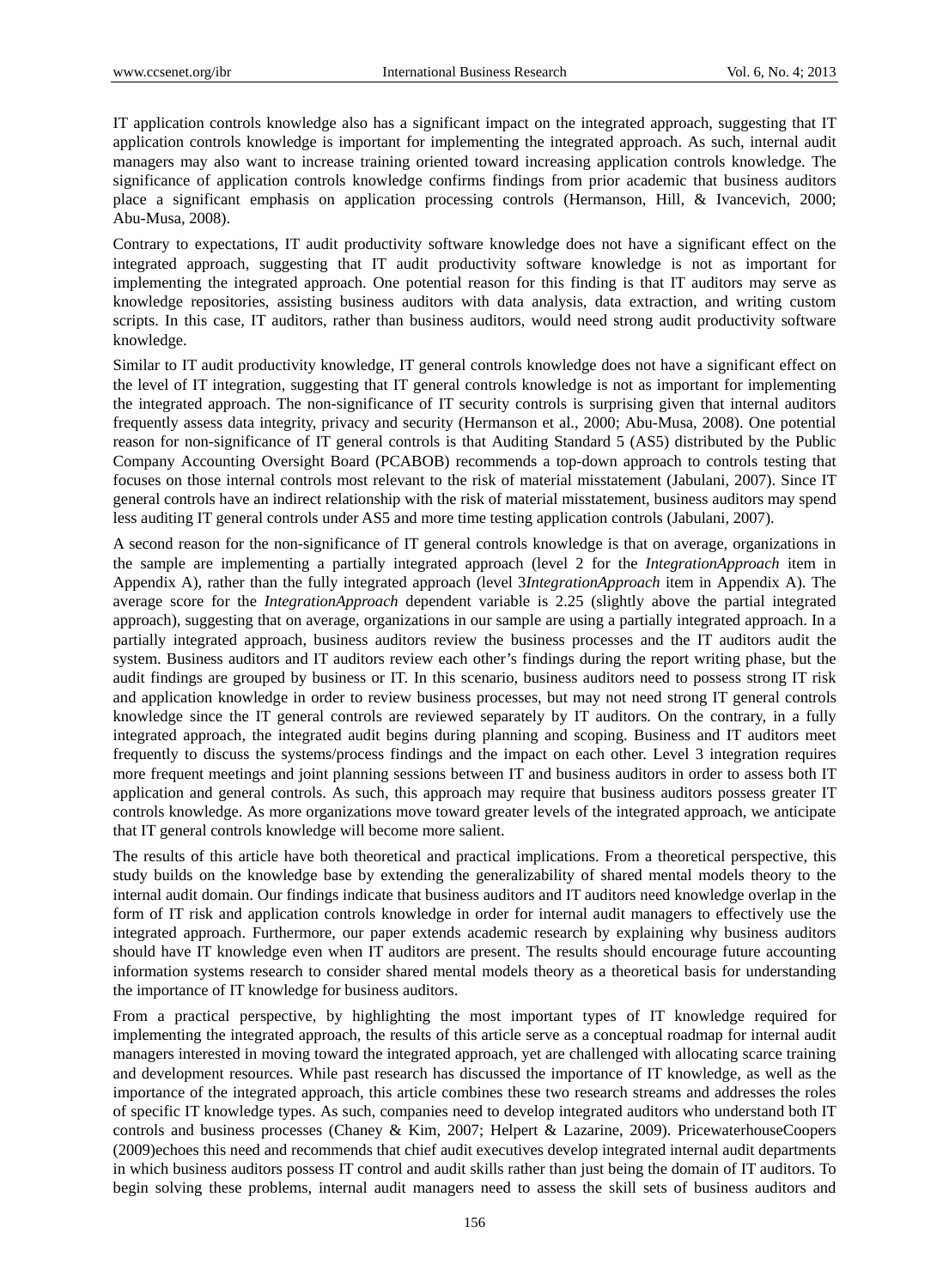explore ways to enhance and broaden technological skills. Creating integrated auditors will require internal audit managers to allocate scarce training resources toward increasing IT knowledge. The results of this study can help internal audit managers pinpoint specific areas that should receive the greatest attention—in this case, IT risk and IT application knowledge. Accounting educators also have a role to play. Developing integrated auditors will require educating accounting students about the IT environment, including organizational and administrative activities, infrastructure and environmental controls over how systems are linked, physical security over IT assets, and physical and logical access (Chaney & Kim, 2007).

# **8. Limitations and Conclusions**

#### *8.1 Limitations*

The primary limitations of this article revolve around the data acquired from the IIA's GAIN database. The IIA does not identify responding organizations in data that they share for research purposes. As such, the response data and exact demographics are unknown. Nevertheless, the GAIN database is subject to numerous validation checks, includes participants from 16 industries, over 100 sub-industries, and over 40 countries, and has been used in prior accounting academic research focusing on internal audit issues (Prawitt et al., 2009; Lin et al., 2011). These factors significantly increase our confidence in the generalizability and validity of the data in the GAIN database.

A second limitation revolves around measurement of the IT knowledge items. Several items were measured using a dichotomous scale, which naturally introduces deviations from a normal distribution. The data analysis technique, PLS, however is useful for non-normal data (Chin et al., 2003). Further, several constructs in the research model are measured with single items. Single-item measures are useful in situations when constructs are unambiguous, focused (Sackett & Larson, 1990), concrete, and singular (Bergkvist & Rossiter, 2007). Under these conditions, Bergkvist and Rossiter (2007) argued that multiple item measures may be unnecessary and found that single-item measures are equally as valid as multiple-item measures. Since these conditions hold true for the encouragement to learn IT construct, the IT risk knowledge construct and the IT application controls construct, multiple items for these constructs are unnecessary and single-items are used.

#### *8.2 Conclusion*

As technology becomes increasingly embedded in business processes, business auditors need to develop the requisite technical knowledge to evaluate IT-based controls and processes (Curtis, Jenkins, Bedard, & Deis, 2009). By identifying the types of IT knowledge that influence the integrated approach, the results of this study can help internal audit managers prioritize training and development resources. Rather than developing generic IT competencies, this article suggests that business auditors need to have IT risk knowledge and application controls knowledge. It is hoped that the results of this article will first enable internal audit managers to benchmark the existing IT knowledge base of their internal audit staff and then subsequently allocate scarce training and educational resources in the most effective manner.

#### **References**

- Abu-Musa, A. (2008). Information Technology and its Implications for Internal Auditing: An Empirical Study on Saudi Organizations. *Managerial Auditing Journal, 23*(5), 438-466. http://dx.doi.org/10.1108/02686900810875280
- Agarwal, R., & Karahanna, E. (2000). Time Flies When you're Having Fun: Cognitive absorption and beliefs about information technology usage. *MIS Quarterly, 24*(4), 665-694. http://dx.doi.org/10.2307/3250951
- Antonacipoulou, E. (2002). Individuals' Responses to Change: The Relationship Between Learning and Knowledge. *Creativity and Innovation Management, 8*(2), 130-139. http://dx.doi.org/10.1111/1467-8691.00127
- Askelson, K., Lanza, R., Millar, P., & Sparks, D. E. (2009). *Fraud Prevention and Detection in an Automated World*. Altamonte Springs, FL: The Institute of Internal Auditors.
- Baker, N. (2007). Under One Umbrella. *Internal Auditor, 64*(4), 38-43.
- Bassellier, G., & Benbasat, I. (2004). Business Competence of Information Technology Professionals: Conceptual Development and Influence on IT-Business Partnerships. *MIS Quarterly, 28*(4), 673-694.
- Bellino, C., & Hunt, S. (2007). *Auditing Application Controls*. Altamonte Springs, FL: Institute of Internal Auditors.
- Bergkvist, L., & Rossiter, J. R. (2007). The Predictive Validity of Multiple-Item Versus Single-Item Measures of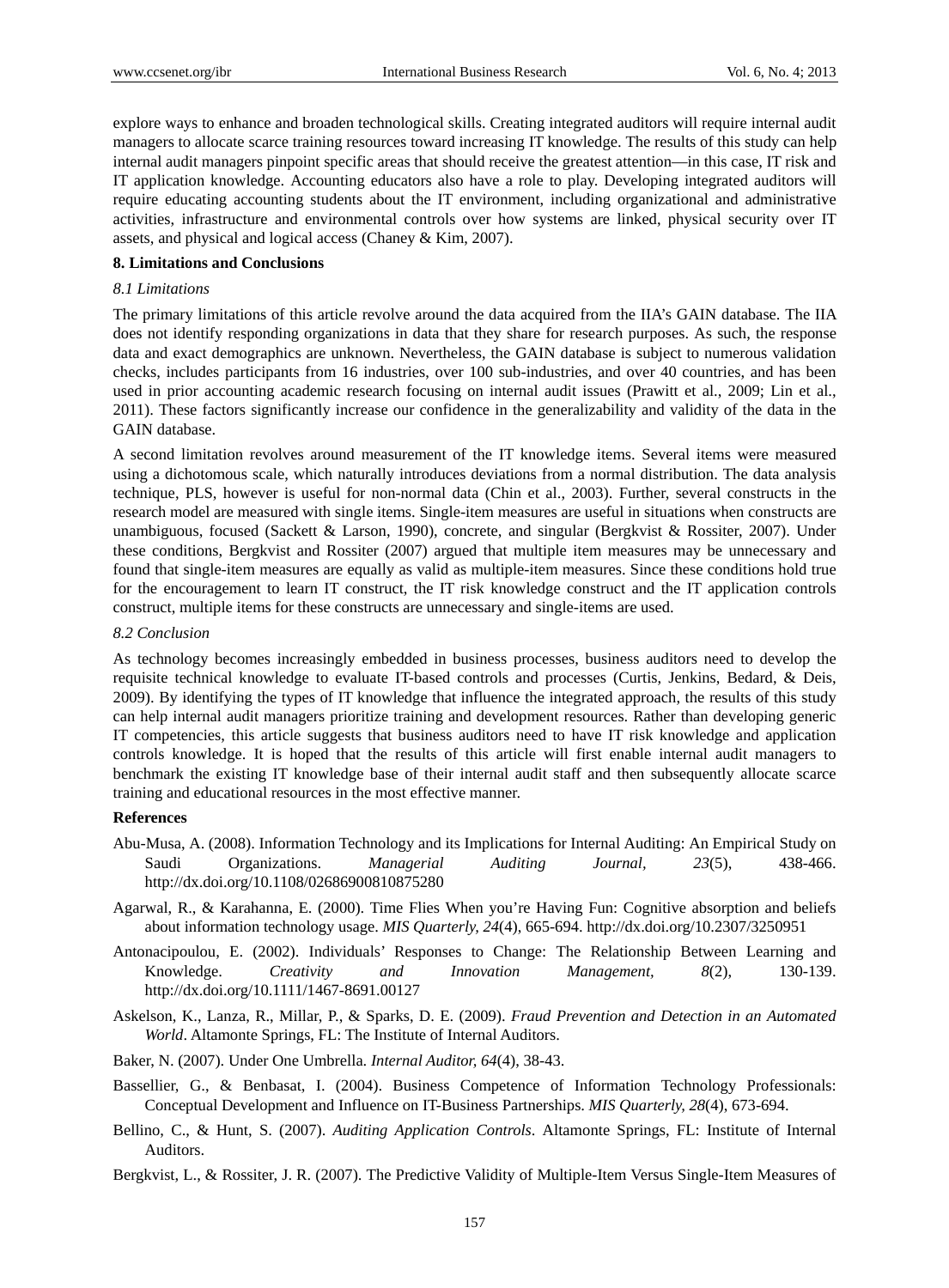the Same Constructs. *Journal of Marketing Research, 44*(2), 175-184. http://dx.doi.org/10.1509/jmkr.44.2.175

- Boynton, A. C., Zmud, R. W., & Jacobs, G. C. (1994). The Influence of IT Management Practice on IT Use in Large Organizations. *MIS Quarterly, 18*(3), 299-318. http://dx.doi.org/10.2307/249620
- Bradach, J. L., & Eccles, R. G. (1989). Price, Authority, and Trust: From Ideal Types to Plural Forms. *Annual Review of Sociology, 15*, 97-118. http://dx.doi.org/10.1146/annurev.so.15.080189.000525
- Brand, D., & Sagett, A. (2011). Integrated Auditing for a Small Department. Retrieved from http://protiviti.com/en-US/Pages/Integrated-Auditing-for-a-Small-Department.aspx
- Brazel, J., & Agoglia, C. P. (2007). An Examination of Auditor Planning Judgments in a Complex Accounting Information System Environment. *Contemporary Accounting Research, 24*(4), 1059-1083. http://dx.doi.org/10.1506/car.24.4.1
- Cannon-Bowers, J. A., Salas, E., & Converse, S. A. (1993). Shared Mental models in Expert Team Decision Making. In N. J. Castellan, Jr (Ed.), *Current Issues in Individual and Group Decision Making* (pp. 221-246). Hillsdale, NJ: Erlbaum.
- Castro-Lucas, C., Diallo, M. F., Leo, P. Y., & Phillippe, J. (2013). International Performance and Innovation in Services: Preliminary Findings from Logistical and Engineering Consultancy Services. *International Business Research, 6*(2), 8-19.
- Chaney, C., & Kim, G. (2007). The Integrated Auditor. *Internal Auditor, 64*(4), 46-51.
- Chatterjee, D., Grewal, R., & Sambamurthy, V. (2002). Shaping Up for E-Commerce: Institutional Enablers of the Organizational Assimilation of Web Technologies. *MIS Quarterly, 26*(2), 65-89. http://dx.doi.org/10.2307/4132321
- Chin, W. W. (1998). Issues and Opinion on Structural Equation Modeling. *MIS Quarterly, 22*(1), vii-xvi.
- Chin, W. W., Marcolin, B. L., & Newsted, P. R. (2003). A Partial Least Squares Latent Variable Modeling Approach for Measuring Interaction Effects: Results from a Monte Carlo Simulation Study and an Electronic-Mail Emotion/Adoption study. *Information Systems Research, 14*(2), 189-217. http://dx.doi.org/10.1287/isre.14.2.189.16018
- Cohen, W. M., & Levinthal, D. A. (1989). Innovation and Learning: The Two Faces of R&D. *Economic Journal, 99*, 569-596. http://dx.doi.org/10.2307/2233763
- Cohen, W. M., & Levinthal, D. A. (1990). Absorptive Capacity: A New Perspective on Learning and Innovation. *Administrative Science Quarterly, 35*, 128-152. http://dx.doi.org/10.2307/2393553
- Cronin, M. A., & Weingart, L. R. (2007). Representational Gaps, Information Processing, and Conflict in Functionally Diverse Teams. *The Academy of Management Review, 32*(3), 761-773. http://dx.doi.org/10.5465/AMR.2007.25275511
- Curtis, M. B., & Viator, R. E. (2000). An Investigation of Multidimensional Knowledge Structure and Computer Auditor Performance. *Auditing: A Journal of Practice and Theory, 19*(2), 83-103. http://dx.doi.org/10.2308/aud.2000.19.2.83
- Curtis, M., Jenkins, J. G., Bedard, J., & Deis, D. (2009) Auditors' Training and Proficiency in Information Systems: A Research Synthesis. *Journal of Information Systems, 23*(1), 79-96. http://dx.doi.org/10.2308/jis.2009.23.1.79
- Davis, J. M., Kettinger, W. J., & Kunev, D. G. (2009). When Users are IT Experts too: the Effects of Joint IT Competence and Partnership on Satisfaction with Enterprise-level Systems Implementation. *European Journal of Information Systems, 18*, 26-37. http://dx.doi.org/10.1057/ejis.2009.4
- Diamantopoulos, A., & Winklhofer, H. M. (2001). Index Construction with Formative Indicators: An Alternative to Scale Development. *Journal of Marketing Research, 38*(2), 269-277. http://dx.doi.org/10.1509/jmkr.38.2.269.18845
- Ellstrom, P. E. (2001). Integrating Learning and Work: Problems and Prospects. *Human Resource Development Quarterly, 12*(4), 421-435. http://dx.doi.org/10.1002/hrdq.1006
- Fornell, C., & Larcker, D. F. (1981). Evaluating Structural Equation Models with Unobservable Variables and Measurement Error. *Journal of Marketing Research, 18*(1), 39-50. http://dx.doi.org/10.2307/3151312
- Gefen, D., & Straub, D. (2000). A Practical Guide to Factorial Validity using PLS-GRAPH: Tutorial and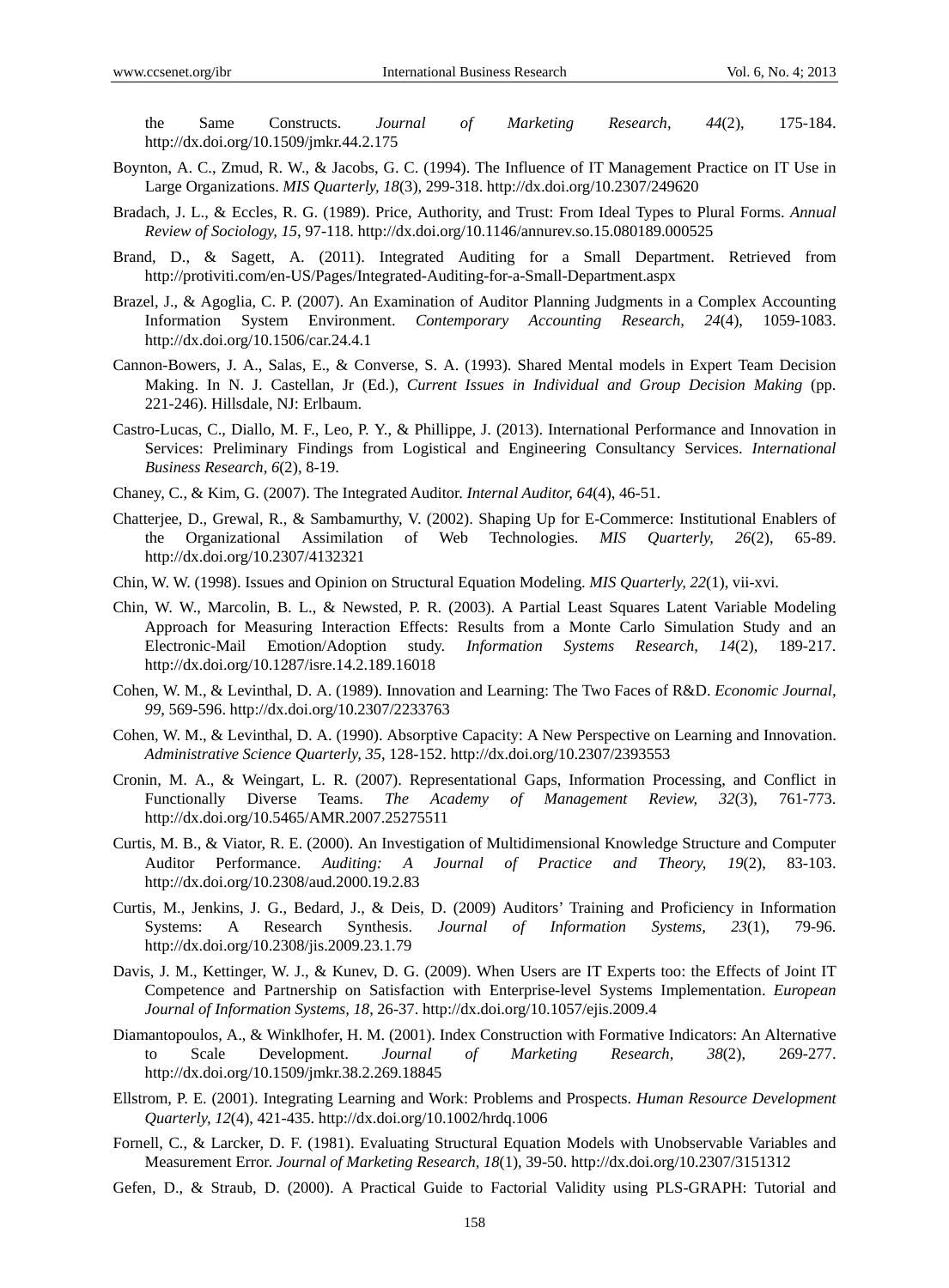Annotated Example. *Communications of the Association for Information Systems, 16*, 91-109.

- Gefen, D., Straub, D., & Boudreau, M. C. (2000). Structural Equation Modeling and Regression: Guidelines for Research Practice. *Communications of the Association of Information Systems, 4*, 1-57.
- Gopal, A., Bostrom, R., & Chin, W. W. (1992). Applying Adaptive Structuration Theory to Investigate the Process of Group Support Systems Use. *Journal of Management Information Systems, 9*(3), 45-69.
- Hall, J. A. (2011). *Accounting Information Systems* (7th ed.). Mason, OH: South-Western, Cengage Learning.
- Helpert, A., & Lazarine, J. (2009). Making Integrated Audits Reality. *Internal Auditor, 66*(2), 37-40.
- Henderson, D., Sheetz, S., & Trinkle, B. (2011). Understanding the Intention to Adopt XBRL: An Environmental Perspective. *Journal of Emerging Technologies in Accounting, 8*(1), 7-30. http://dx.doi.org/10.2308/jeta-10251
- Henderson, D., Sheetz, S., & Trinkle, B. (2012). The Determinants of Inter-Organizational and Internal In-House Adoption of XBRL: A Structural Equation Model. *International Journal of Accounting Information Systems, 13*(2), 109-140. http://dx.doi.org/10.1016/j.accinf.2012.02.001
- Hermanson, D. R., Hill, M. C., & Ivancevich, D. M. (2000). Information Technology-Related Activities of Internal Auditors. *Journal of Information Systems, 14*(s-1), 39-53. http://dx.doi.org/10.2308/jis.2000.14.s-1.39
- Huber, G. P., & Lewis, K. (2010). Cross Understanding: Implications for Group Cognition and Performance. *The Academy of Management Review, 35*(1), 6-26. http://dx.doi.org/10.5465/AMR.2010.45577787
- Hunton, J. E., Wright, A. M., & Wright, S. (2004). Are Financial Auditors Overconfident in their Ability to Assess Risks Associated with Enterprise Resource Planning Systems? *Journal of Information Systems, 18*(2), 7-28. http://dx.doi.org/10.2308/jis.2004.18.2.7
- IIA (Institute of Internal Auditors). (2011). International Standards for the Professional Practice of Internal Auditing. The contract of the contract of the Retrieved from the contract of the contract of the contract of the contract of the contract of the contract of the contract of the contract of the contract of the contract of t https://na.theiia.org/standards-guidance/mandatory-guidance/Pages/Standards.aspx
- Jabulani, L. (2007). Auditing Computer Controls with AS5. Retrieved from http://www.complianceweek.com/pages/login.aspx?returl=/auditing-computer-controls-with-as5/article/185 267/&pagetypeid=28&articleid=185267&accesslevel=2&expireddays=0&accessAndPrice=0
- Jarvis, C. B., MacKenzie, S. B., & Podsakoff, P. M. (2003). A critical review of construct indicators and measurement model misspecification in marketing and consumer research. *Journal of Consumer Research, 30*, 199-218. http://dx.doi.org/10.1086/376806
- Juergens, M., Maberry, D., Ringle, E., & Fisher, J. (2006). *Management of ITAuditing*. Altamonte Springs, FL: Institute of Internal Auditors.
- Klimoski, R., & Mohammed, S. (1994). Team Mental Model: Construct or Metaphor? *Journal of Management, 20*(2), 403-437.
- KPMG. (2009). IT Internal Audit Survey. Retrieved from http://www.isaca-malta.org/live/attachments/219\_KPMG%202009%20IT%20internal%20audit%20survey. pdf
- Lane, P. J., Koka, B. R., & Pathak, S. (2006). The Reification of Absorptive Capacity: A Critical Review and Rejuvenation of the Construct. *Academy of Management Review, 31*(4), 833-863. http://dx.doi.org/10.5465/AMR.2006.22527456
- Lee, L., Petter, S., Fayard, D., & Robinson, S. (2011). On the Use of Partial Least Squares Path Modeling in Accounting Research. *International Journal of Accounting Information Systems, 12*(4), 305-328. http://dx.doi.org/10.1016/j.accinf.2011.05.002
- Lierhaus, G. (2011). IT Audit at UBS-a Fully Integrated Approach. Retrieved from http://www.isaca.ch/downloads-after\_hours\_seminare.html
- Lin, S., Pizzini, M., Vargus, M., & Bardhan, I. (2011). The Role of the Internal Audit Function in the Disclosure of Material Weaknesses. *The Accounting Review, 86*(1), 287-323. http://dx.doi.org/10.2308/accr.00000016
- Lindenberg, S. M., & Foss, N. (2011). Managing Joint Production Motivation: the Role of Goal Framing and Governance Mechanisms. *The Academy of Management Review, 36*(3), 500-525. http://dx.doi.org/10.5465/AMR.2011.61031808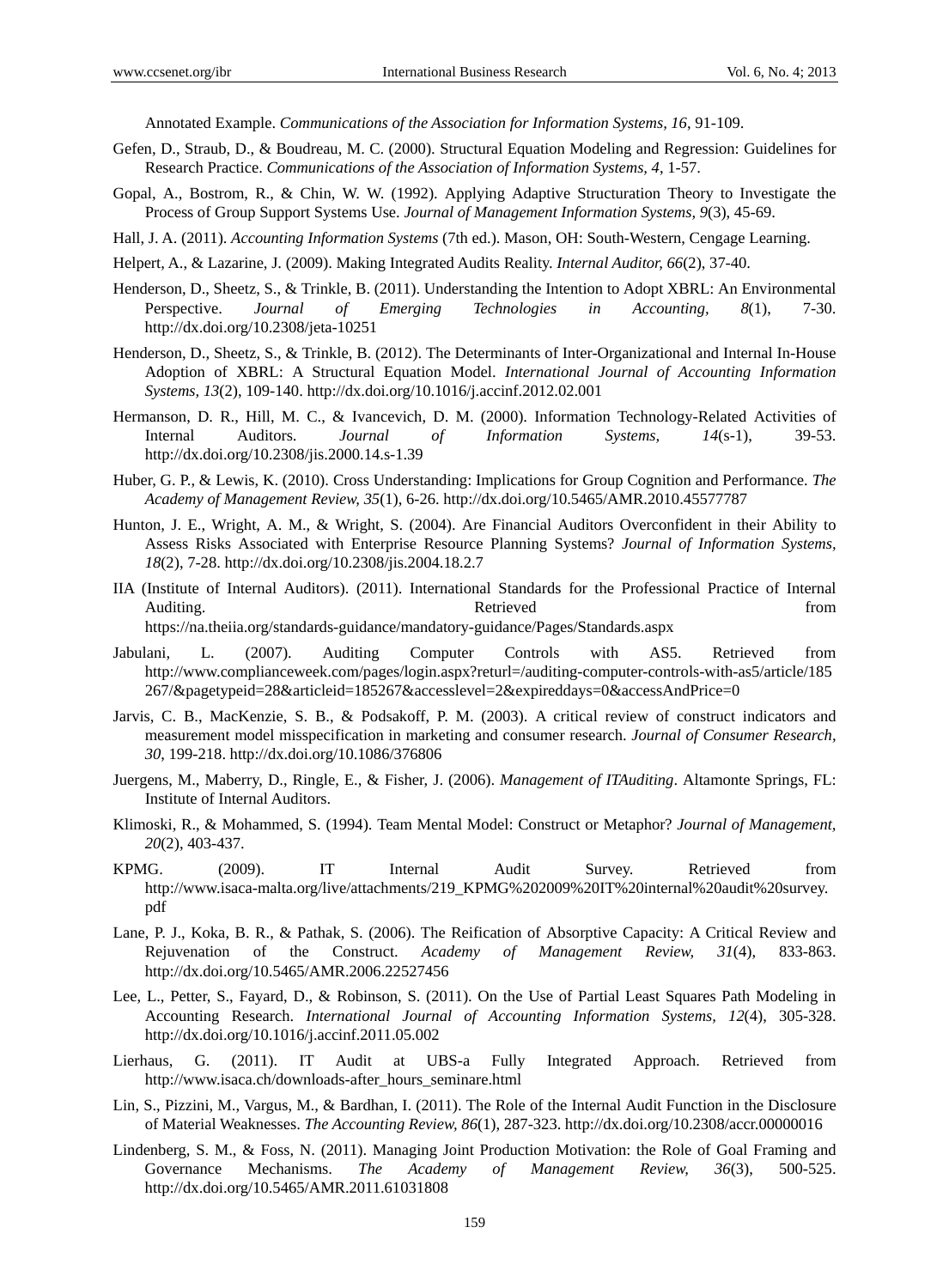- Marks, M. A., Sabella, M. J., Burke, C. S., & Zaccaro, S. J. (2002). The Impact of Cross-Training on Team Effectiveness. *Journal of Applied Psychology, 87*(1), 3-13. http://dx.doi.org/10.1037/0021-9010.87.1.3
- Marks, M. A., Zaccaro, S. J., & Mathieu, J. E. (2000). Performance Implications of Leader Briefings and Team Interaction Training for Team Adaptation to Novel Environments. *Journal of Applied Psychology, 85*(6), 971-986. http://dx.doi.org/10.1037/0021-9010.85.6.971
- Marks, N., & Taylor, J. R. (2009). The Current State of Internal Auditing: A Personal Perspective and Assessment. *EDPACS: The EDP Audit, Control, and Security Newsletter, 39*(4), 1-23.
- Mathieu, J. E., Goodwin, G. F., Heffner, T. S., Salas, E., & Cannon-Bowers, J. A. (2000). The Influence of Shared Mental Models on Team Process and Performance. *Journal of Applied Psychology, 85*(2), 273-283. http://dx.doi.org/10.1037/0021-9010.85.2.273
- Mathieu, J. E., Goodwin, G. F., Heffner, T. S., Salas, E., & Cannon-Bowers, J. A. (2005). Scaling the Quality of Teammates' Mental Models: Equifinality and Normative Comparisons. *Journal of Organizational Behavior, 26*, 37-56. http://dx.doi.org/10.1002/job.296
- Merhout, J. W., & Buchman, S. E. (2007). Requisite Skills and Knowledge for Entry-Level IT Auditors. *Journal of Information Systems Education, 18*(4), 469-477.
- Mohammed, S., Klimoski, R., & Rentsch, J. R. (2000). The Measurement of Team Models: We Have No Shared Schema. *Organizational Research Methods, 3*(2), 123-165. http://dx.doi.org/10.1177/109442810032001
- O'Donnell, E., Arnold, V., & Sutton, S. G. (2000). An analysis of the group dynamics surrounding internal control assessment in information systems audit and assurance domains. *Journal of Information Systems, 14*(Supplement), 97-116. http://dx.doi.org/10.2308/jis.2000.14.s-1.97
- Prawitt, D. F., Smith, J. L., & Wood, D. A. (2009). Internal Audit Quality and Earnings Management. *The Accounting Review, 84*(4), 1255-1280. http://dx.doi.org/10.2308/accr.2009.84.4.1255
- Preston, D. (2004). Mechanisms for the Development of Shared Mental Models between the CIO and the Top Management Team. Proceedings of *the Twenty-Fifth International Conference on Information Systems*, Washington, DC.
- Pricewaterhouse Coopers. (2009). State of the Internal Audit Profession Study. Retrieved from http://www.pwc.com/us/en/internal-audit/assets/state\_internal\_audit\_profession\_study\_09.pdf
- Rai, A., Patnayakuni, R., & Seth, N. (2006). Firm Performance Impacts of Digitally Enabled Supply Chain Integration Capabilities. *MIS Quarterly, 30*(2), 225-246.
- Ray, G., Barney, J. B., & Muhanna, W. A. (2004). Capabilities, Business Processes, and Competitive Advantage: Choosing the Dependent Variable in Empirical Tests of the Resource-Based View. *Strategic Management Journal, 25*(1), 23-37. http://dx.doi.org/10.1002/smj.366
- Rehage, K., Hunt, S., & Nikitin, F. (2008). *Global technology Audit Guide: Developing the ITAudit Plan*. Altamonte Springs, FL: Institute of Internal Auditors.
- Rhee, M. (2004). Network Updating and Exploratory Learning Environment. *Journal of Management Studies, 41*(6), 933-949. http://dx.doi.org/10.1111/j.1467-6486.2004.00461.x
- Richards, D. A., Oliphant, A. S., & Le Grand, C. H. (2005). *Global Technology Audit Guide: Information Technology Controls*. Altamonte Springs, FL: Institute of Internal Auditors.
- Ringle, C. M., Wende, S., & Will, A. (2005). Smartpls 2.0.M3.
- Roberts, N., Galluch, P. S., Dinger, M., & Grover, V. (2012). Absorptive Capacity and Information Systems Research: Review, Synthesis, and Directions for Future Research. *MIS Quarterly, 36*(2), 625-A6.
- Ross, J. W. (2003). Creating a Strategic IT Architecture Competency: Learning in Stages. *MIS Quarterly Executive, 2*, 31-43.
- Rousseau, D. M. (2004). Research Edge: Psychological Contracts in the Workplace: Understanding the Ties that Motivate. *The Academy of Management Executive, 18*(1), 120-127. http://dx.doi.org/10.5465/AME.2004.12689213
- Sackett, P. R., & Larson, J. R. (1990). Research Strategies and Tactics in Industrial and Organizational Psychology. In M. D. Dunnette, & L. M. Hough (Eds.), *Handbook of industrial and organizational psychology* (2nd ed.). Palo Alto, CA: Consulting Psychologists Press.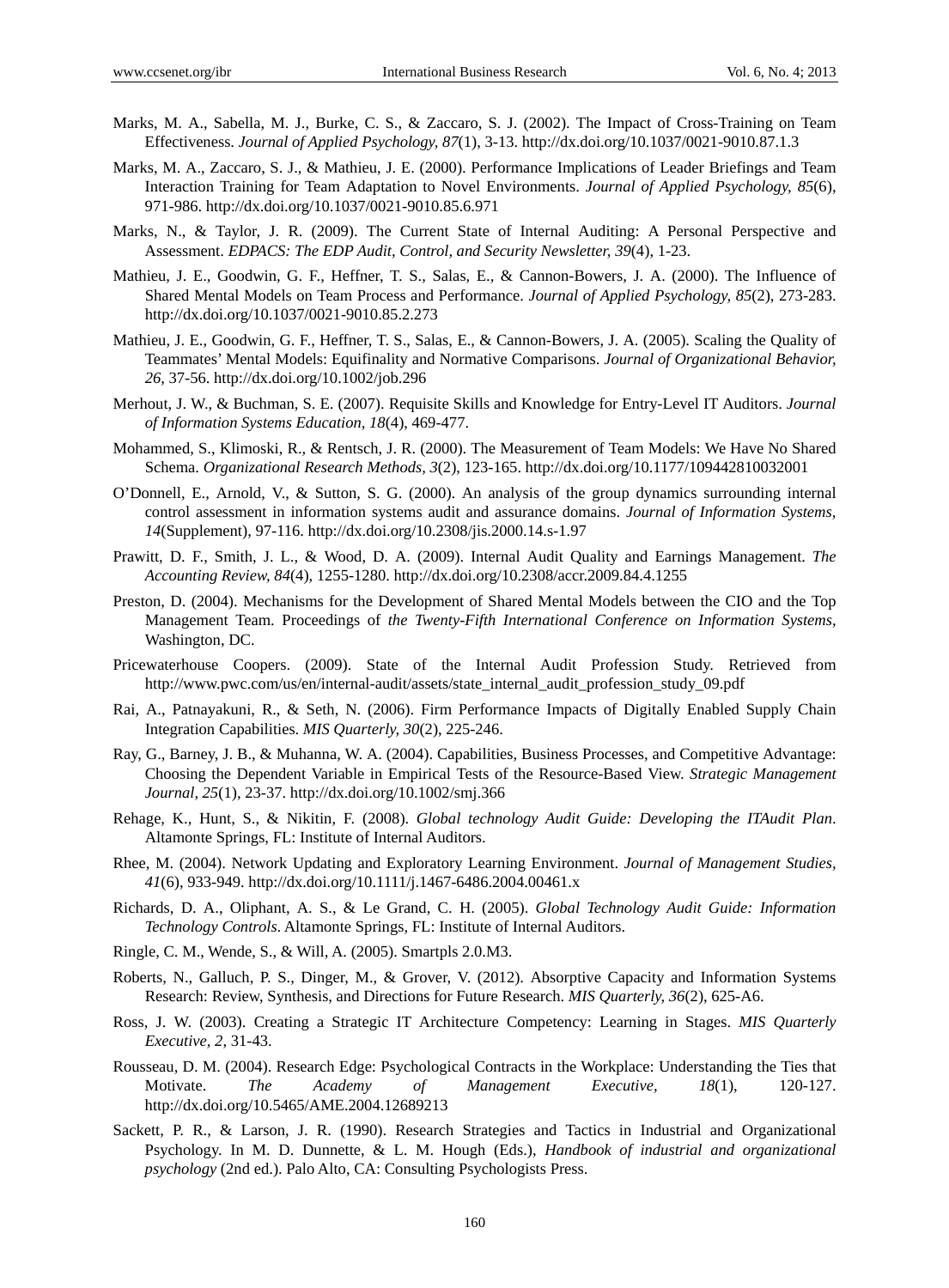Scharf, S. (2007). Audit Committees More Concerned with IT Risk. *Internal Auditor, 64*(4), 15-16.

- Skerlavaj, M., Dimovski, V., & Desouza, K. C. (2010). Patterns and Structures of Intra-Organizational Learning Networks within a Knowledge-Intensive Organization. *Journal of Information Technology, 25*, 189-204. http://dx.doi.org/10.1057/jit.2010.3
- Stout, R. J., Cannon-Bowers, J. A., Salas, E., & Milanovich, D. M. (1995). Planning, Shared Mental Models, and Coordinated Performance: an Empirical Link is Established. *Human Factors, 41*(1), 61-71. http://dx.doi.org/10.1518/001872099779577273
- Sundaramurthy, C., & Lewis, M. (2003). Control and Collaboration: Paradoxes of Governance. *The Academy of Management Review, 28*(3), 397-415.
- Venkatesh, V. (2006). Where to Go from Here? Thoughts on Future Directions for Research on Individual-Level Technology Adoption with a Focus on Decision Making. *Decision Sciences, 37*(4), 497-518. http://dx.doi.org/10.1111/j.1540-5414.2006.00136.x

#### **Notes**

Note 1. Description: ELIT = Encouragement to Learn IT; APK = Audit Product Knowledge; DITI = Degree of IT Integration ITAC = IT Application Controls; ITGC = IT General Controls; ITKR = IT Knowledge Risk. Internal business auditors focus on financial concerns and improving operational performance, whereas IT auditors or IT audit specialists concentrate audit efforts on the technical aspects of an organization's information systems (Merhout & Buchman, 2007). Internal business auditors are hereafter referred to as "business auditors". Internal IT auditors or IT audit specialists are hereafter referred to as "IT auditors".

Note 2. The survey changes slightly from year to year; however, all the questions included in this study were unchanged from 2007 to 2009. As such, the authors were restricted to data for the years 2007, 2008, and 2009.

Note 3. To ensure the anonymity of participants, demographic data is not available for the GAIN ABS.

Note 4. Measurement of IT general controls knowledge takes into account the "Category 1" IT general controls knowledge discussed in Richards et al. (2005). While the IT general controls construct may exclude systems development, systems implementation, and systems maintenance and program changes prior research has found that internal auditors evaluate these areas less frequently (Abu-Musa, 2008). On the other hand, items measuring IT general controls do capture the areas on which internal auditors evaluate most frequently, such as data integrity, privacy, and security, IT asset safeguarding, and operating system/network processing (Abu-Musa, 2008).

Note 5. Single-item measures are useful in situations when constructs are unambiguous, focused (Sackett & Larson, 1990), concrete, and singular (Bergkvist & Rossiter, 2007). Under these conditions, Bergkvist and Rossiter (2007) argued that multiple item measures may be unnecessary and found that single-item measures are equally as valid as multiple-item measures. Since these conditions hold true for IT application controls knowledge and IT risk knowledge and for Encouragement to learn IT, multiple items for these constructs are unnecessary and single-items are used.

Note 6. After removal of these two items, all constructs are either formative or are measured with one item. Measurement properties are not necessary requirements for formative constructs (Diamantopoulos & Winklhofer, 2001; Rai, Patnayakuni, & Seth, 2006) or single-item constructs. Another measure of convergent validity is that the AVE for each construct should be greater than .5; however, since all constructs are either formative or measured with a single item, the AVE is 1.0 for constructs measured with single items and 0 for formative constructs. As such, we do not report the AVE scores.

Note 7. Another test for discriminant validity is that the square root of the AVE of a given construct is larger than its correlation with any other construct (Gefen & Straub, 2000). However, since all constructs in the research model are either formative or measured with a single-item, the AVE is 1.0 for constructs measured with single items and 0 for formative constructs. As such, we omit the AVE scores from the latent variable correlation table.

Note 8. Multicollinearity was investigated at the individual item level and the construct level.

Note 9. R-squared did not change.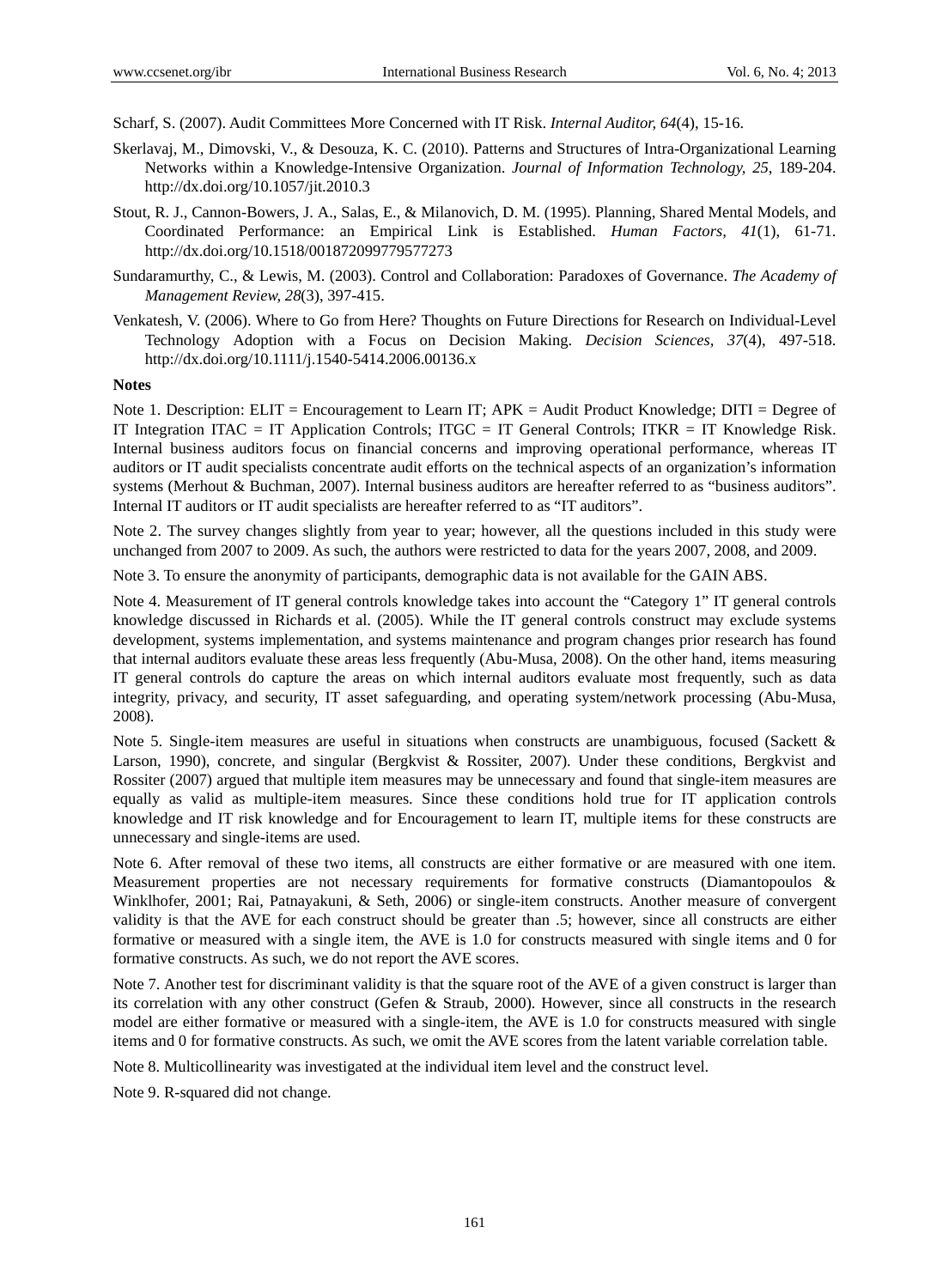# **Appendix**

Appendix A. Items used for measurement model testing

| T T                  |                               |                                       |                                                        |
|----------------------|-------------------------------|---------------------------------------|--------------------------------------------------------|
| Construct            | Item Name                     | Item Description                      | Measurement                                            |
| Encouragement<br>to  | EncouragementoLearnIT         | Encouraged to seek IT training.       | • 4=Encouraged to receive IT training.                 |
| learn IT             |                               |                                       | • 3=Encouraged to receive informal training.           |
|                      |                               |                                       | • 2=Training is provided if requested.                 |
|                      |                               |                                       | • 1=IT skills not required for non-IT auditors.        |
| IT risk knowledge    | ITriskknowledge               | Knowledge of key IT risks             | $\bullet$ 1=yes                                        |
|                      |                               |                                       | $\bullet$ 0=no                                         |
| IT general controls  | ITknowledgeauthentication     | Knowledge<br>of<br>authentication     | $\bullet$ 1=yes                                        |
| knowledge            |                               | processes                             | $\bullet$ 0=no                                         |
| IT general controls  | ITknowledgeintrusion          | Knowledge of intrusion detection      | $\bullet$ 1=yes                                        |
| knowledge            |                               | systems                               | $\bullet$ 0=no                                         |
| IT general controls  | ITknowledgeNetSW              | Knowledge of networking software      | $\bullet$ 1=yes                                        |
| knowledge            |                               |                                       | $\bullet$ 0=no                                         |
| IT general controls  | <b>ITknowledgeOS</b>          | Knowledge of operating system         | $\bullet$ 1=yes                                        |
| knowledge            |                               | software                              | $\bullet$ 0=no                                         |
| IT general controls  | ITknowledgeSW                 | Knowledge of application software     | $\bullet$ 1=yes                                        |
| knowledge            |                               |                                       | $\bullet$ 0=no                                         |
| IT general controls  | ITknowledgeperdefense         | Knowledge of IT-based perimeter       | $\bullet$ 1=yes                                        |
| knowledge            |                               | defenses                              | $\bullet$ 0=no                                         |
| IT<br>audit          | ITknowledgeauditswtools       | Knowledge of audit software tools     | $\bullet$ 1=yes                                        |
| productivity         |                               | that automate the performance of      | $\bullet$ 0=no                                         |
| software knowledge   |                               | audit tests, such as Data analysis    |                                                        |
|                      |                               | software, and Security analysis tools |                                                        |
|                      |                               | (e.g., IDEA, ACL)                     |                                                        |
| IT<br>audit          | ITknowledgeMSoffice           | Knowledge of software that helps      | $\bullet$ 1=yes                                        |
| productivity         |                               | support the overall management of     | $\bullet$ 0=no                                         |
| software knowledge   |                               | the audits (i.e., Microsoft Office)   |                                                        |
| IT<br>application    | <b>ITknowledgeApplication</b> | Application controls knowledge        | $\bullet$ 1=yes                                        |
| controls knowledge   |                               |                                       | $\bullet$ 0=no                                         |
| οf<br>Level<br>IT    | <b>INTEG1</b>                 | Level of testing and evaluation of    | $\bullet$ 1=Not required to address IT issues.         |
| integration          |                               | IT-based controls and processes       | $\bullet$ 2=Required to be aware, but only required to |
|                      |                               |                                       | address with assistance.                               |
|                      |                               |                                       | • 3=Required to understand and typically test.         |
| Level of integration | INTEG2                        | Level<br>of<br>integration<br>between | $\bullet$ 1 = No                                       |
|                      |                               | business and IT audits                | $\bullet$ 2=Yes, business auditors review the process  |
|                      |                               |                                       | & the IT auditors audit the system. The teams          |
|                      |                               |                                       | review each other's findings during the report         |
|                      |                               |                                       | writing phase. The structure of the report             |
|                      |                               |                                       | combines general comments but the audit                |
|                      |                               |                                       | findings are grouped by business or IT.                |
|                      |                               |                                       | $\bullet$ 3 = Yes, the integrated audit begins during  |
|                      |                               |                                       | planning and scoping. The teams meet to                |
|                      |                               |                                       | discuss the systems&process findings and the           |
|                      |                               |                                       | impact on each other. The structure of the             |
|                      |                               |                                       | audit report reflects our approach.                    |
| Level of integration | INTEG3                        | Whether<br>underlying<br>or<br>not    | $\bullet$ 1 = No                                       |
|                      |                               | technology systems are considered     | $\bullet$ 2 = Yes—IT general controls are integrated   |
|                      |                               | when reviewing a process              | with the process review by conducting a                |
|                      |                               |                                       | systems audit.                                         |
|                      |                               |                                       | • 3= Yes-IT general controls are tested by             |
|                      |                               |                                       | general auditors.                                      |